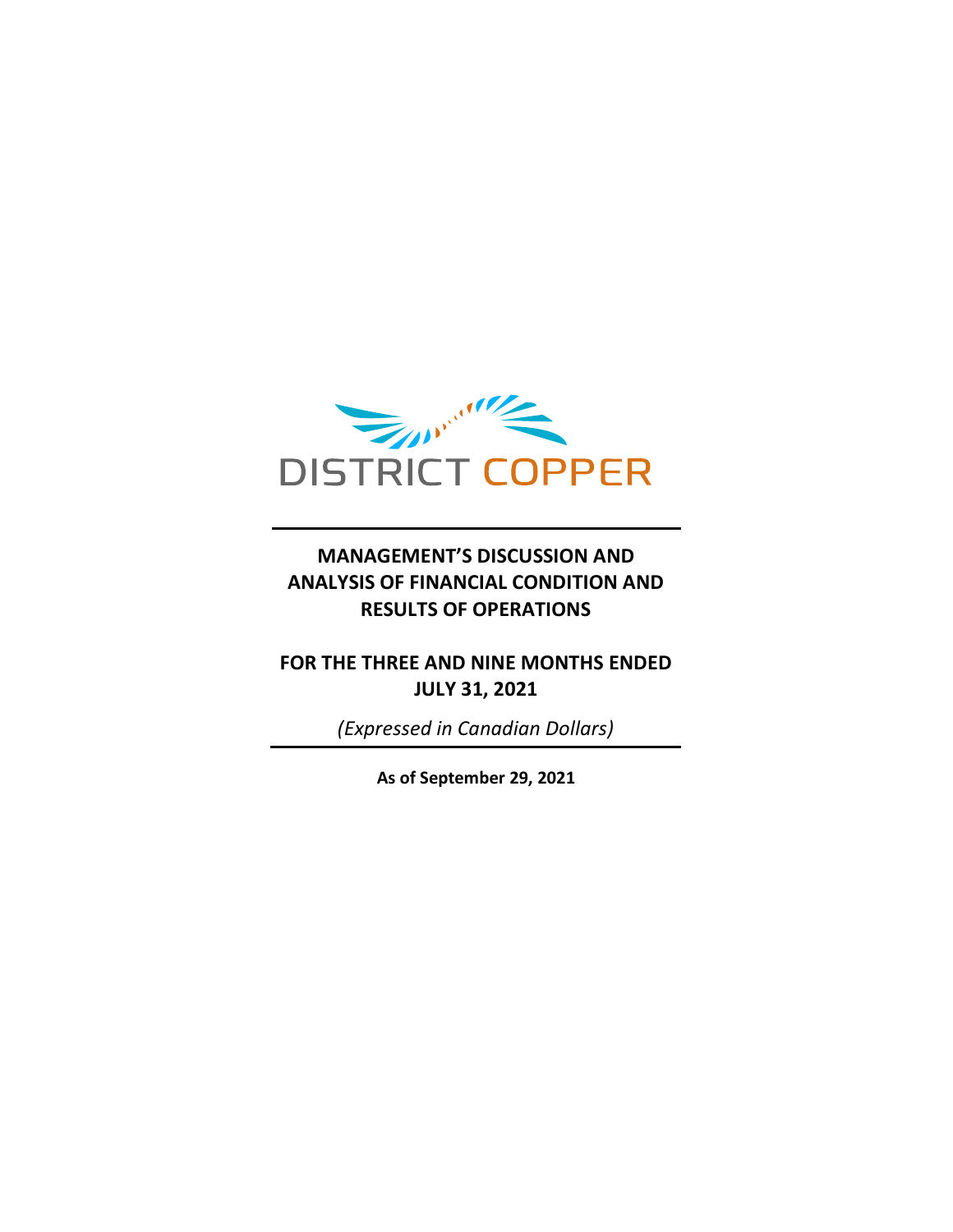#### **CONTENTS**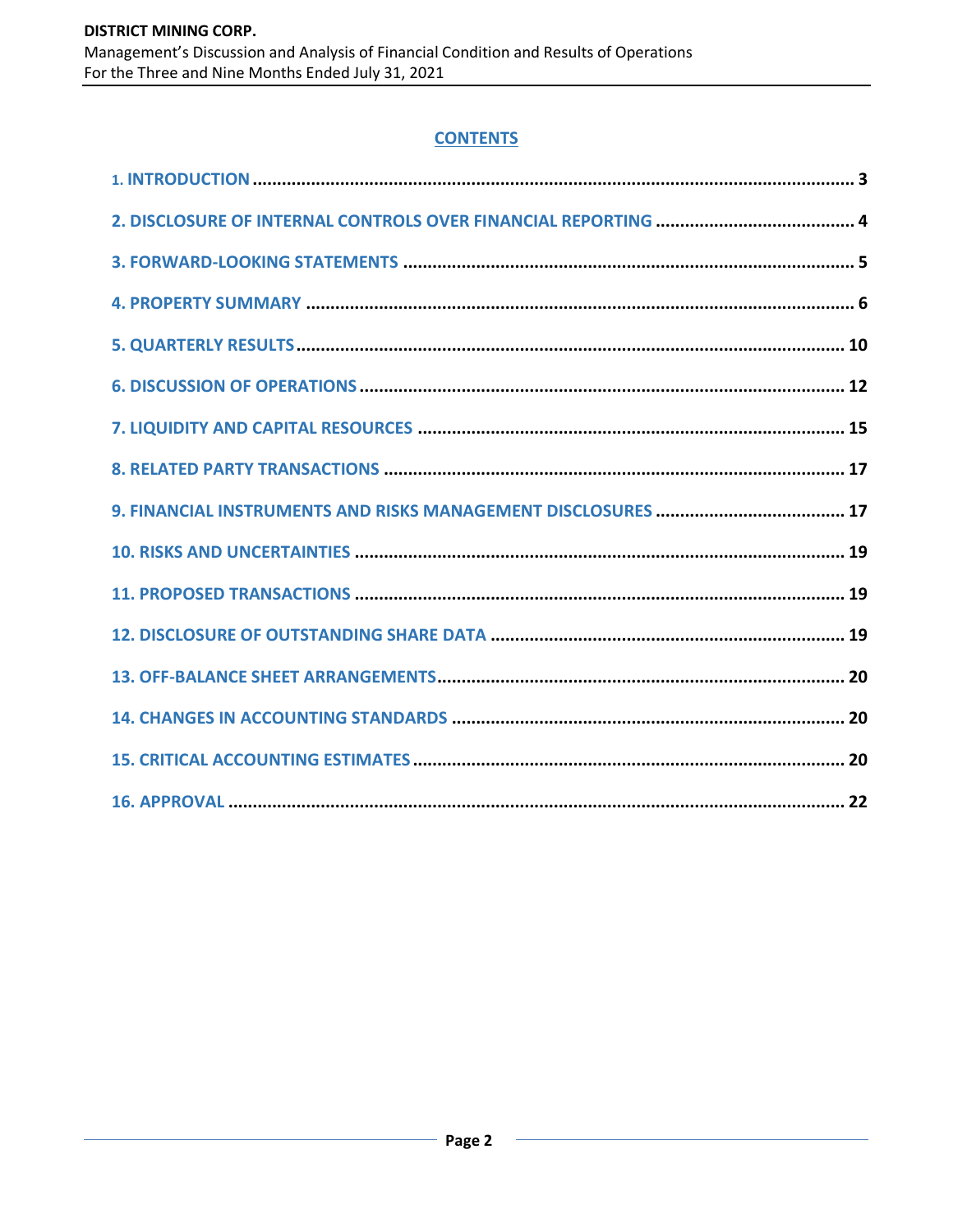# **1. INTRODUCTION**

This Management's Discussion and Analysis ("**MD&A**") of District Copper Corp., (referred to as "**District**", the "**Company**", "**us**" or "**our**") provides analysis of the Company's financial results for the three and ninemonths ended July 31, 2021. The following information should be read in conjunction with the accompanying unaudited interim financial statements for the three and nine months ended July 31, 2021, and the notes to those financial statements, prepared in accordance with IAS 34 under International Financial Reporting Standards ("**IFRS**"), as issued by the International Accounting Standards Board. Please also refer to the tables starting on page 11 of this MD&A which compares certain financial results for the three and nine months ended July 31, 2021. Financial information contained herein is expressed in Canadian dollars, unless otherwise stated. All information in this MD&A is current as of September 29, 2021 unless otherwise indicated. Readers are cautioned that this MD&A contains "*forwardlooking statements*" and that actual events may vary from management's expectations. This MD&A was reviewed, approved and authorized for issue by the Company's Audit Committee, on behalf of the Board of Directors, on September 29, 2021.

#### **Description of Business**

District is a public company incorporated in British Columbia, under the "*Canadian Business Corporation Act*" and its common shares are listed on the TSX Venture Exchange (the "**TSX-V**"); under the trading symbol "**DCOP.V**". The Company maintains its head office at 142-1146 Pacific Blvd., Vancouver, British Columbia, Canada, V6Z 2X7.

The Company was continued into British Columbia under the Business Corporations Act (British Columbia) effective February 19, 2021.

On July 31, 2021 and September 29, 2021, the Company had (i) 13,944,162 and 13,944,162 common shares issued and outstanding; (ii) Nil share purchase warrants to acquire common shares outstanding and (iii) Nil options to acquire common shares outstanding.

#### Head Office

# 142 - 1146 Pacific Blvd. Vancouver, BC V6Z 2X7 Canada Tel: +1-604-620-7737

#### Share Information

Our common shares are listed for trading on the TSX-V under the symbol "DCOP.V".

#### Investor Information

Financial reports, news releases and corporate information can be accessed on our website at [www.districtcoppercorp.com](http://www.districtcoppercorp.com/) and on SEDAR at [www.sedar.com](http://www.sedar.com/)

#### Registered Office

# 200-20644 Eastleigh Cres. Langley, BC V3A 4C4 Canada Tel: +1-604-669-3233

#### Transfer Agent and Registrar

Computershare Investor Services Inc.  $3<sup>rd</sup>$ Floor, 510 Burrard Street Vancouver, BC V6C 3B9 Tel: +1-604-661-9400

#### Contact Information

Investors: Jevin Werbes Media requests and queries: Tel: +1-604-620-773[7](mailto:jwerbes@icloud.com) [jwerbes@icloud.com](mailto:jwerbes@icloud.com)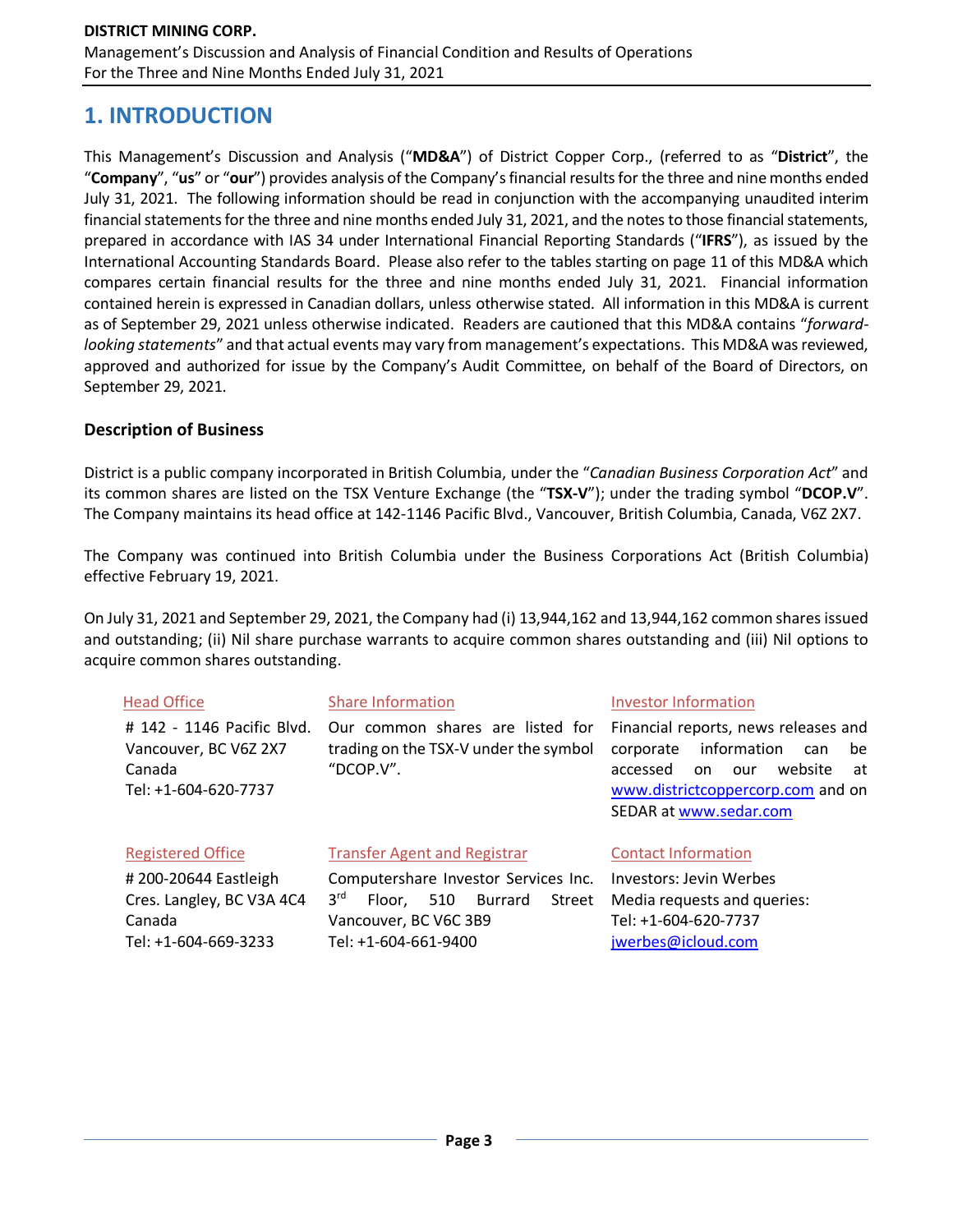As at the date of this MD&A, District Copper's directors and officers are as follows:

| <b>Directors</b>                               | <b>Officers and Position</b>                                                          |
|------------------------------------------------|---------------------------------------------------------------------------------------|
| Jevin Werbes<br>Chris Healey<br>Hrayr Agnerian | Jevin Werbes, President and CEO<br>Braden Jensen, CFO and Interim Corporate Secretary |
| <b>Audit Committee</b>                         | <b>Compensation Committee</b>                                                         |
| Chris Healey (Audit Chairman)                  | Hrayr Agnerian (Comp. Chairman)                                                       |

#### **Qualified Person**

Mr. Chris Healey, P.Geo., Director of the Company, is the non-independent Qualified Person as defined under NI 43-101 *Standards of Disclosure for Mineral Projects* ("**NI 43-101**") who has reviewed and approved all technical and scientific disclosure contained in this MD&A regarding the Company's mineral properties.

## **2. DISCLOSURE OF INTERNAL CONTROLS OVER FINANCIAL REPORTING**

Management has established processes to provide them sufficient knowledge to support representations that they have exercised reasonable diligence that (i) the financial statements do not contain any untrue statement of material fact or omit to state a material fact required to be stated or that is necessary to make a statement not misleading in light of the circumstances under which it is made, as of the date of and the periods presented by the financial statements; and (ii) the financial statements fairly present in all material aspects the financial condition, results of operations and cash flows of the Company, as of and for the periods presented.

In contrast to the certificate required for non-venture issuers under National Instrument 52-109 Certificate of Disclosure in Issuers' Annual and Interim Filings ("**NI 52-109**"), this Venture Issuer Basic Certification does not include representations relating to the establishment and maintenance of disclosure controls and procedures ("**DC&P**") and internal control over financial reporting ("**ICFR**") as defined in NI 52-109. In particular, the certifying officers filing this certificate are not making any representations relating to the establishment and maintenance of:

- i) Controls and other procedures designed to provide reasonable assurance that information required to be disclosed by the issuer in its annual filings, interim filings or other reports filed or submitted under securities legislation is recorded, processed, summarized and reported within the time periods specified in securities legislations; and
- ii) A process to provide reasonable assurance regarding the reliability of financial reporting and the preparation of financial statements for external purposes in accordance with the issuer's IFRS.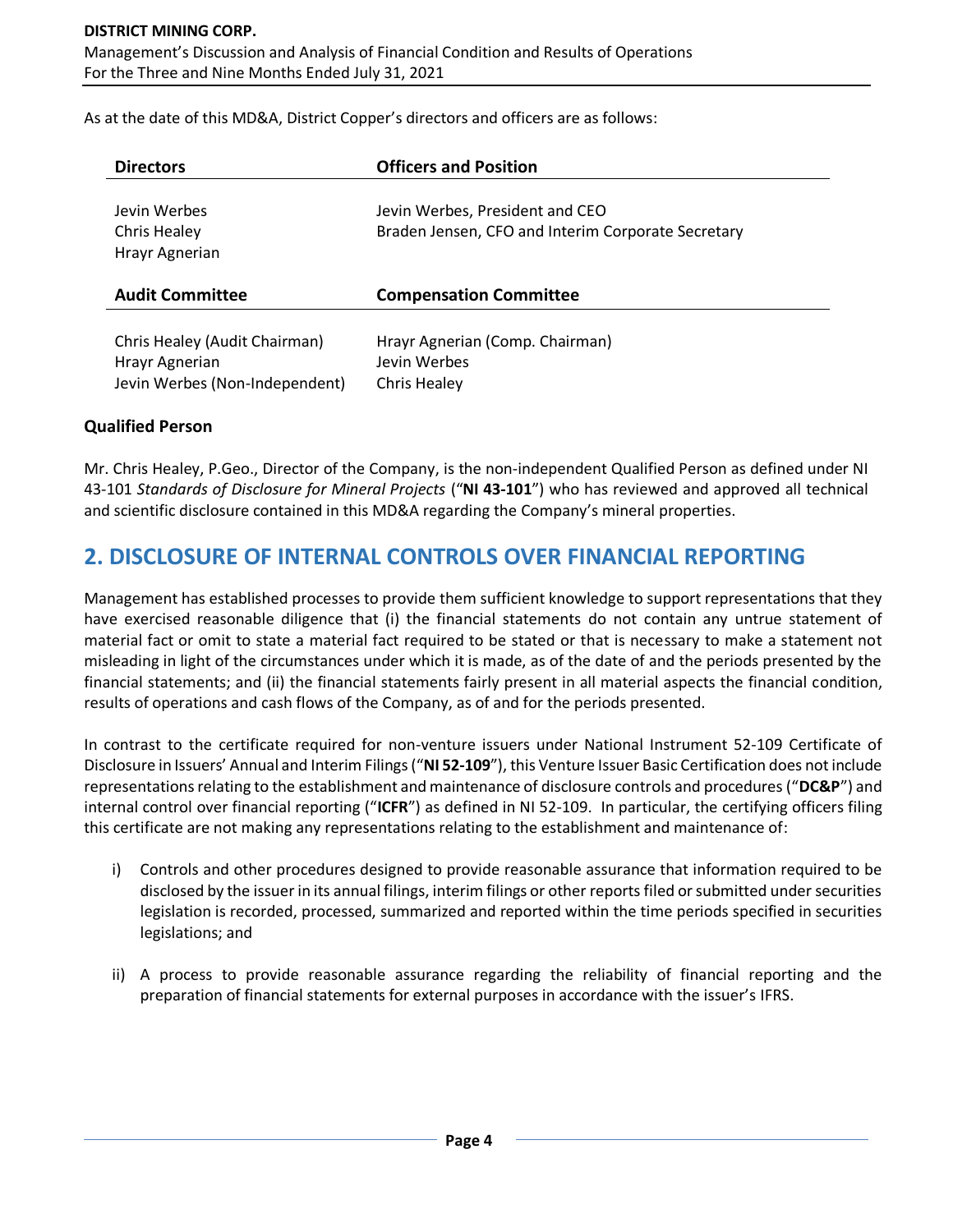The issuer's certifying officers are responsible for ensuring that processes are in place to provide them with enough knowledge to support the representations they are making in this certificate. Investors should be aware that inherent limitations on the ability of certifying officers of a venture issuer to design and implement on a costeffective basis DC&P and ICFR as defined in NI 52-109 may result in additional risks to the quality, reliability, transparency and timeliness of interim and annual filings and other reports provided under securities legislation.

# **3. FORWARD-LOOKING STATEMENTS**

Certain statements contained in this MD&A constitute "*forward-looking statements*" within the meaning of Canadian securities legislation. These forward-looking statements are made as of the date of this MD&A and the Company does not undertake to update any forward-looking statement that may be made from time to time by the Company or on its behalf, except in accordance with applicable laws.

Forward-looking statements relate to future events or future performance and reflect management's expectations or beliefs regarding future events and include, but are not limited to, statements with respect to the estimation of mineral reserves and resources, the realization of mineral resource and mineral reserve estimates, the timing and amount of estimated future production, costs of production, capital expenditures, success of mining operations, environmental risks, unanticipated reclamation expenses, title disputes or claims and limitations on insurance coverage.

Except for statements of historical fact relating to the Company, certain information contained herein constitutes forward-looking statements. The words "may", "will", "continue", "could", "should", "would", "suspect", "outlook", "believes", "plan", "anticipates", "estimate", "expects", "intends" and words and expressions of similar import are intended to identify forward-looking statements.

Forward-looking statements include, without limitation, information concerning possible or assumed future results of the Company's operations. These statements are not historical facts and only represent the Company's current beliefs as well as assumptions made by and information currently available to the Company concerning anticipated financial performance, business prospects, strategies, regulatory developments, development plans, exploration and development activities and commitments and future opportunities. Although management considers those assumptions to be reasonable based on information currently available to them, they may prove to be incorrect.

These statements are not guaranteeing of future performance and involve assumptions and risks and uncertainties that are difficult to predict. Therefore, actual results may differ materially from what is expressed, implied or forecasted in such forward-looking statements.

By their very nature, forward looking statements involve several known and unknown risks, uncertainties and other factors which may cause the actual results, performance, or achievements of the Company to be materially different from any future results, performance, or achievements expressed or implied by such forward-looking statements. Readers are cautioned not to place undue reliance on these forward-looking statements, and readers are advised to consider such forward-looking statements considering the risk factors set forth below and as further detailed in the "*Risks and Uncertainties*" section of this MD&A.

These risk factors include, but are not limited to, fluctuation in metal prices which are affected by numerous factors such as global supply and demand, inflation or deflation, global political and economic conditions; the Company's need for access to additional capital to explore and develop its projects; the risks inherent in the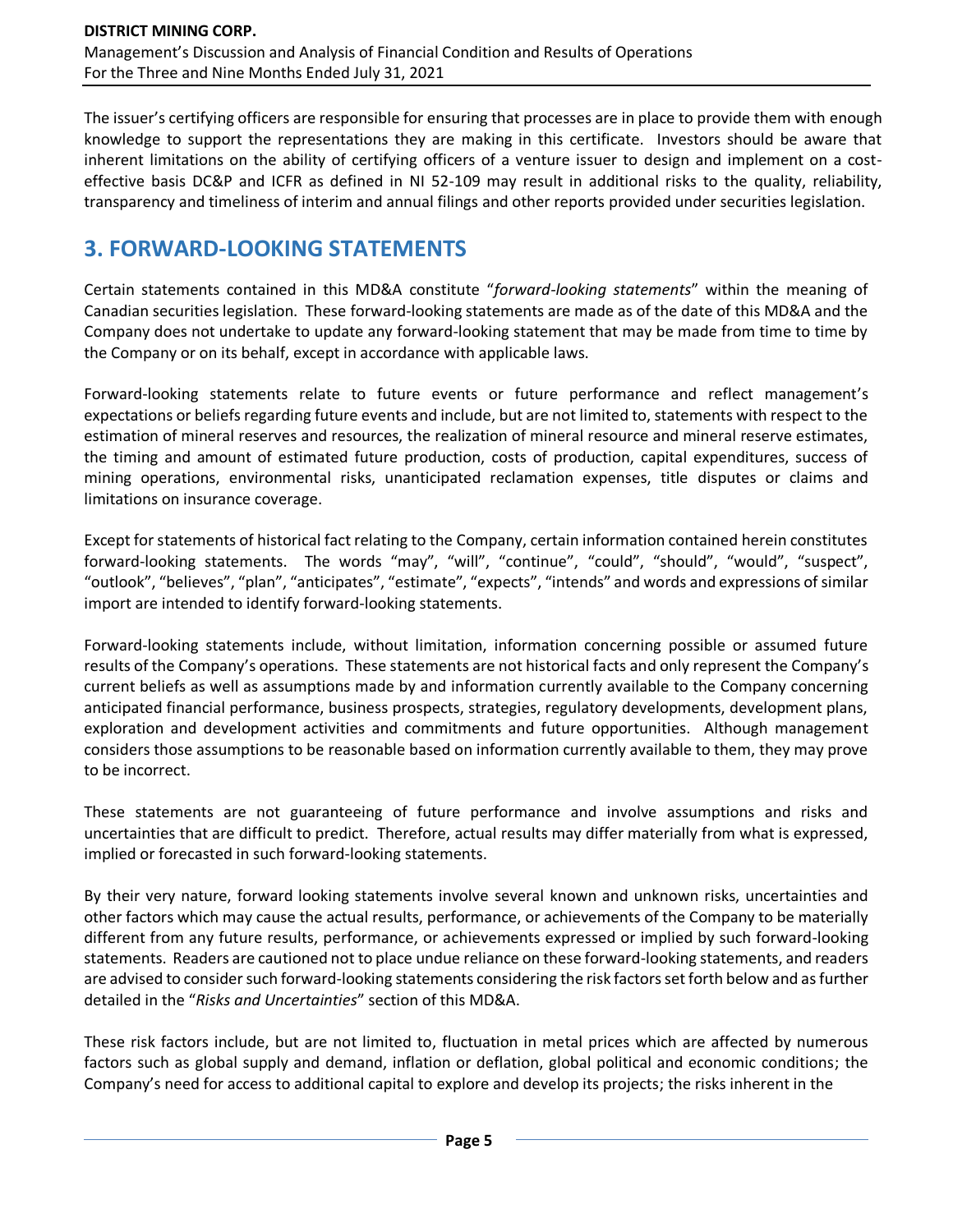exploration for and development of minerals including the risks of estimating the quantities and qualities of minerals, operating parameters and costs, receiving project permits and approvals, successful construction of mining and processing facilities, and uncertainty of ultimate profitability of mining operations, risks of litigation and other risks. The Company cautions that the foregoing list of factors that may affect future results is not exhaustive. When relying on any forward-looking statements in this MD&A to make decisions with respect to the Company, investors and others should carefully consider the risk factors set out in this MD&A and other uncertainties and potential events.

# **4. PROPERTY SUMMARY**

#### **Stony Lake Project**

The Stony Lake project lies within Exploits sub-zone of the Cape Ray/Valentine Lake structural trend in Central Newfoundland, lying parallel to that of New Found Gold's Queensway project, along the prolific Dog Bay Line. The project covers 13,625 ha and 27 kilometers of favorable trend between Sokoman's Moosehead discovery to the northeast and Marathon's Valentine Lake deposit to the southwest.

At Stony Lake, large areas of significant gold mineralization occur primarily in altered Botwood sediments and felsic-mafic intrusions and volcanic flows, associated with intense silicification, sericite-chlorite-carbonate alteration and a strong pyrite-arsenopyrite mineralogical association. These features indicate epizonal/mesozonal temperatures for the hydrothermal fluids and support the exploration model of hydrothermal fluids leaking upwards into the Botwood sediments from a deeper igneous intrusive source. This area is now referred to as the Exploits Subzone gold district which essentially covers the Silurian-age clastic sediments surrounding the Mount Peyton intrusive.

Prior to the 2021 field season, several airborne surveys, including magnetometer (2019), Versatile Time-Domain Electromagnetic (VTEM), LiDAR and Orthophotography (2020) were completed. Added to this are various ground surveys, including till sampling and mapping/prospecting/sampling. This work has led to the identification of seven area of highly anomalous to high grade gold mineralization. The gold mineralization is hosted in a variety of environments, including quartz-feldspar porphyries, reduced sandstones, quartz stockworks and quartz veins. The property hosts both widespread low grade mineralization (up to 4.0 g/t Au) within the Botwood Formation and high grade veins (>4.0 g/t Au) in the basement rocks below the Botwood, similar to the nearby New Found Gold Queensway project, and the immediately adjacent Sokoman Minerals Moosehead discovery.

Published information on the Moosehead discovery indicates that the mineralization is spatially related to reworking of a major basement structure which is likely the main pathway for the mineralizing fluids. The spatial association of the faulting with mafic intrusives appears to be highly significant. The Moosehead mineralization is hosted by N to NW trending and east dipping faults, which appear to be related to meso-scale anticlinal folding. These types of mineralizing systems typically have great lateral and depth extents (measured in kilometers).

Recent (2019) and historic (2001) geophysical work on the Jumper's Pond area strongly suggests the presence of a large fold structure that plunges to the NE towards Moosehead, as well as several NW-trending structural features. The presence of mafic rocks has also been confirmed for this area. The major fault structure related to the Moosehead discovery can clearly be traced by regional magnetics for 5 – 6 km onto the Stony Lake property. These similarities increase K9's confidence in the prospectivity of the Jumper's Pond area.

Geotech Ltd. of Aurora, Ontario completed an airborne geophysical survey in October 2020 using its Versatile Time-Domain Electromagnetic (VTEM™ Plus) geophysical system, along with Horizontal Magnetic Gradiometer.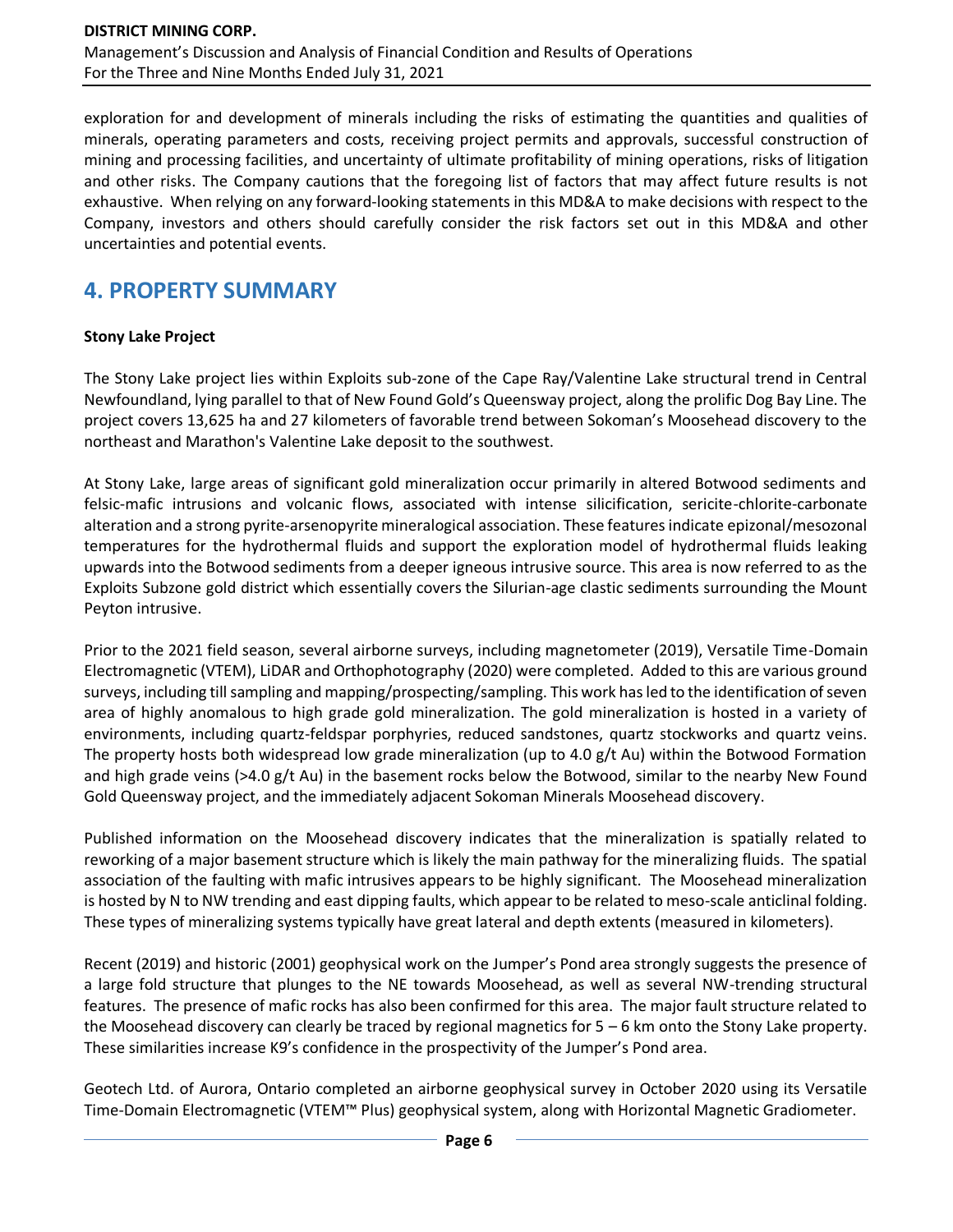This survey will cover the entire property at a 200-metre line spacing and to better define the interpretation of the 2019 airborne magnetometer, radiometrics and VLF-EM survey. That interpretation clearly showed that the structural trend of the Sokoman's Moosehead discovery crosses onto and continues along the main axis of the Stony Lake East property.

The interpretation of the VTEM (Versatile Time Domain Electromagnetic) System data was contracted out to Campbell & Walker Geophysics Ltd, of North Vancouver BC. The main interpretive tool used was resistivity depth imaging (RDI) which converts the EM profile decay data into an equivalent resistivity versus depth cross section, by deconvolving the measured time domain EM data. RDIs provide reasonable indications of conductor relative depth and vertical extent, as well as accurate 1D layered-earth apparent conductivity /resistivity structure across flight lines.

The interpretation shows two highly significant areas of interest that are coincident with various anomalies from earlier work and will improve our understanding of the geological setting of these areas. The two areas are the Jumper's Pond zone and Island Pond. Additionally, there are numerous indications of potential narrow vertical conductive zones in the basement rocks beneath the Botwood sediments. This new information will be used to refine plans for the upcoming 2021 field season which includes drilling.

Subsequently, Campbell and Walker was contracted to complete a 3D inversion study of the 2019 airborne magnetometer survey data. Combined with previous groundwork (sampling of rocks and tills), these inversions provide a valuable guide to the next phases of exploration. In particular, four areas have been identified as high priority targets for phased follow-up ground geophysical surveys. Two of these targets (Jumper's Pond and Moonlight) have been selected for the first phase of Induced Polarization (IP) surveying, for a total of 60 line kilometres.

The inversion study of the airborne magnetic survey data was completed by Sean Walker of Campbell & Walker Geophysics, North Vancouver, BC. Due to the size of the block the inversion was carried out in two steps. A coarse inversion was performed, where the full block was inverted into 80 x 80 x 40 m cells. The recovered model was then used as the reference point for a fine inversion. For the fine inversion, the block was divided into three parts and each part was inverted using 40 x 40 x 20 m cells. The three parts were then merged into a single final model.

Also in October 2020, the company contracted Leading Edge Geomatics of Lincoln, New Brunswick to conduct a LiDAR and Imagery survey over the Stony Lake Project. The survey will assist with ground mapping to extrapolate geomorphology and both regional and local geologic structures.

A till sampling survey, comprising 76 samples, was completed in October 2020. The work was completed by Overburden Drilling Management (ODM), of Ottawa, ON. The program was a follow up to on-going compilation of historic exploration work on the property that has identified a large area with highly anomalous gold values in tills collected in 1989 by Teck Explorations Limited. These are clustered around the Island Pond – Moccasin Lake area in the central part of the property. Calculated visible gold assays, by Overburden Drilling Management, yielded 15 samples with values over 1500 ppb, four of which had values of 11787, 12754, 14092 and 19502 ppb au. Analysis of non-magnetic heavy mineral concentrates by Chemex Labs yielded 16 samples with values >1000 ppb au. Four of these samples were reported as >10,000 ppb au, which was the upper detection limit.

A brief, two-week program of mapping and sampling was also completed in October 2020, using 2 two-person crews of geologists. The data from this program has been used to update the geological map of the property. As is to be expected, adding detail adds to the complexity of the geological setting of the property.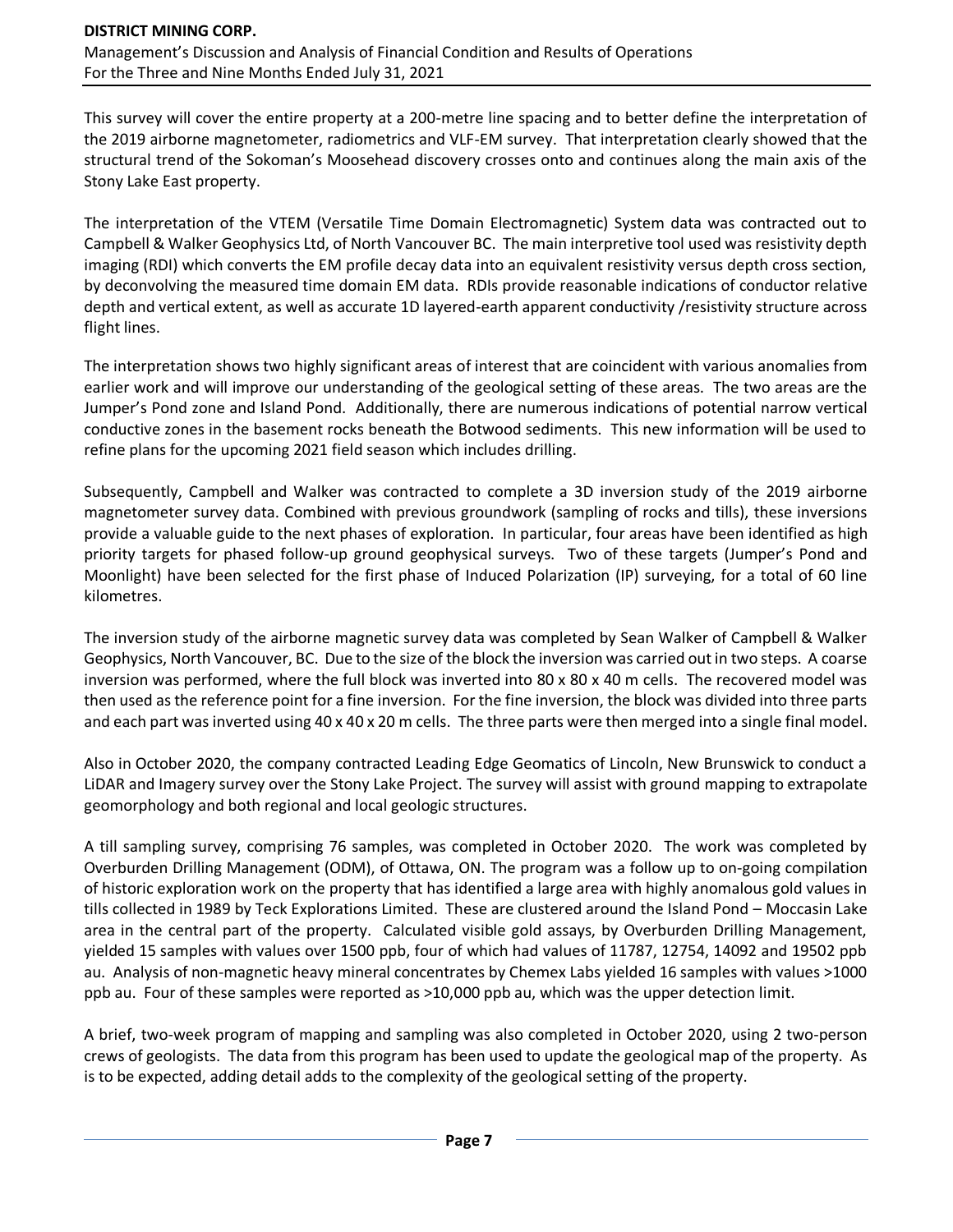Significant Results:

- Seven areas of highly anomalous to high grade gold mineralization have been identified.
- The gold mineralization is hosted in felsic-mafic intrusions and volcanic flows, pyrite- and arsenopyritebearing reduced sandstone, quartz stockwork, and quartz veins, and is associated with major regional faulting.
- The gold mineralization exhibits arsenic-antimony-molybdenum geochemical associations with a high gold to silver ratio.
- The gold mineralization is characterized by sericite, silica, ankerite, carbonate, and chlorite alteration typically as pervasive alteration and envelopes around quartz stockwork and quartz veins.
- Pyrite and arsenopyrite (1-3% total sulphide) are common to the gold mineralization in all samples containing greater than 50 ppb gold.

In 2021 the field program has included an Induced Polarization (IP) survey on two grids (51.5 km), soil surveys on five grids (approximately 4000 samples), trenching in five locations, and on-going mapping/prospecting/sampling. A 5000-metre drill program commenced in late June 2021.

The IP survey was carried out by Simcoe Geoscience, using their Alpha IP™ Wireless Time Domain Induced Polarization (IP) system. Preliminary interpretation of the IP data has confirmed several previously identified airborne geophysical anomalies that coincide with areas of coincident pyrite and arsenopyrite and weak-moderate gold mineralization in the Botwood sandstone., The survey also identified several new targets for ground followup. Detailed review and interpretation of the data is ongoing and will assist in locating specific drill targets for the upcoming drill program, starting in early June.

On the Moonlight grid, the IP data confirms, and betters defines the structural targets previously identified by airborne geophysics and geochemical anomalies from a variety of historic surveys. The anomalous zone appears to continue for a distance of 2 – 3 km. A second anomaly has been discovered on the NW side of the grid and extends for over one kilometer to the northern limit of the survey, where it coincides with significant geochemical anomalies at the south end of Island Pond.

At Jumper's Pond, the main target extends north toward the property boundary, is now well defined and will be a high priority drill target area. A new zone has been discovered on the western side of the survey grid, west of the Bay d'Espoir highway. This zone extends southwards from the Rabbit Tracks East anomaly, where trenching and drilling are planned.

Partial results from the soil sampling survey have been received and will be reported when complete and reviewed.

The trenching program over recently discovered showings has identified multiple significant mineralized structures. These structures are known to be a controlling factor in the localization of mineralization in this geological environment, so this is a significant enhancement to the property.

The first phase of trenching at the newly exposed Deliverance and Moonlight veins structures has been completed. At the Deliverance trench, in the centre of the property approximately 15 km SW of Jumper's Pond, a 10m wide zone of moderate to intense oxidation was uncovered. One major vein system was encountered with several parallel minor veins also. Where exposed, the main vein varies from 0.10m to 0.25m wide, with crustiform/ginguro to sheeted quartz veining. The vein exhibits intense FeO oxidation and clay alteration, with 5- 10% pyrite. The vein trends at 128° and dips at -68° SW. A series of chip samples was taken across a 5.4m zone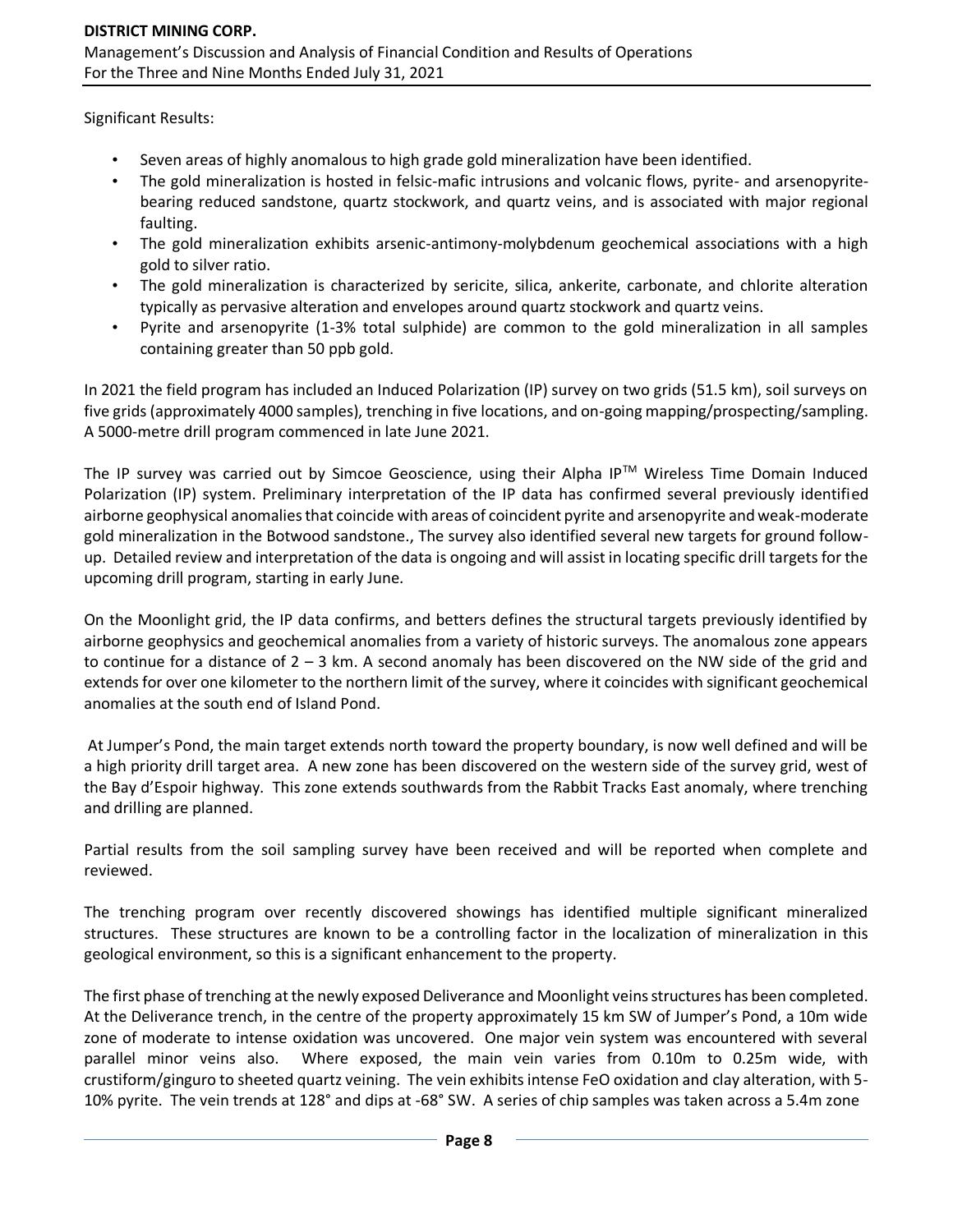on the top of the outcrop, perpendicular to the main vein, as well as one 4.0m composite sample collected along the strike of the vein. The samples were analyzed at Eastern Analytical in Springdale, NL, using the ICP-OES method after a four-acid digestion, with fire assays for Au.

|                                                 | <b>Deliverance Trench sample results</b>    |        |                  |                                                |  |  |  |  |
|-------------------------------------------------|---------------------------------------------|--------|------------------|------------------------------------------------|--|--|--|--|
| Sample ID                                       | Au $(ppb)$                                  | Au g/t | Length $(m)$     | Comments                                       |  |  |  |  |
|                                                 | Samples taken along the strike of the vein  |        |                  |                                                |  |  |  |  |
| 5.475<br>105057<br>5475<br>along centre of vein |                                             |        |                  |                                                |  |  |  |  |
|                                                 |                                             |        |                  |                                                |  |  |  |  |
|                                                 | Samples taken across the strike of the vein |        |                  |                                                |  |  |  |  |
| 105020                                          | <5                                          |        | 1.3              | chips to S, at $90^\circ$ to main vein         |  |  |  |  |
| 105021                                          | 9                                           |        |                  | chips to S, at $90^\circ$ to main vein         |  |  |  |  |
| 105022                                          | 546                                         | 0.055  | 0.75             | chips in sandstone, immediately S of main vein |  |  |  |  |
| 105023                                          | 1888                                        | 1.888  | 0.3              | chips in main vein, 10 cm of qtz               |  |  |  |  |
| 105024                                          | 17                                          |        | 0.5              | chips immediately N main of vein               |  |  |  |  |
| 105025                                          | 9                                           |        | 0.9 <sup>°</sup> | chips, vfg sandstone – siltstone, to N         |  |  |  |  |
| 105026                                          | $<$ 5                                       |        | 0.65             | chips, vfg sandstone, no sulphides, to N       |  |  |  |  |
| 105058                                          | 1815                                        | 1.815  | 0.3              | chips across main vein, 2m below sample 105023 |  |  |  |  |

At the Moonlight trench, approximately 3 km SE of the Deliverance trench, a series of quartz veins were exposed over an approximately 30m wide zone. Detailed sampling has not been completed yet on this trench due to seasonal restrictions for caribou-calving season.

Additional trenching is now planned for both of these highly prospective zones.

The summer drilling program commenced on June 26, 2021. The results are pending.

#### **Eaglehead Property**

The Company owns 100% of the Eaglehead copper-molybdenum-gold property; an exploration stage project (15,956 Ha) located in the Liard Mining District in northern British Columbia, 40 kilometers east of Dease Lake.

District filed on SEDAR a National Instrument 43-101 Technical Report, dated October 21, 2019, on the Eaglehead Property, which was prepared by Robert A. (Bob) Lane, M.Sc., P.Geo. of Moose Mountain Technical Services as Qualified Person. The Report recommended a future exploration program, requiring expenditures of approximately \$1,500,000 and concluded that there are no current mineral resources or mineral reserves attributed to the Eaglehead Property. The Technical Report indicates that the Eaglehead porphyry Cu-Mo-Au-Ag Property has considerable merit, and that further exploration is warranted to more fully evaluate the potential of the project to host an economic calc-alkalic porphyry Cu-Mo-Au-Ag deposit.

On February 10, 2020, the Company entered into a property sales agreement with Northern Fox Copper Inc. ("**Northern Fox**"), a wholly owned subsidiary of Copper Fox Metals Inc., where District agreed to sell to Northern Fox all of its right, title and interest in the Eaglehead project located in the Liard Mining Division of northern British Columbia.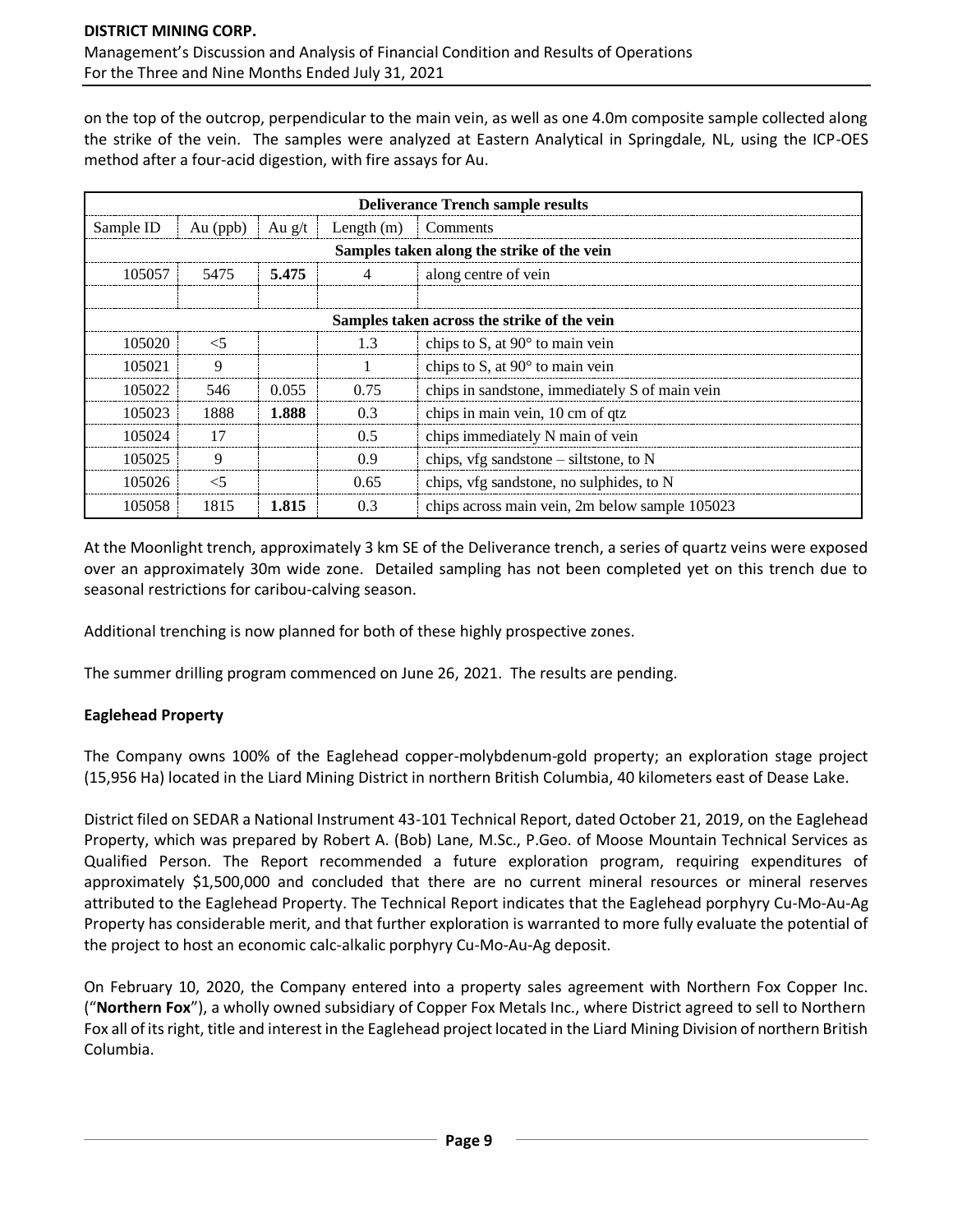The consideration to be received by District includes a 0.5% net smelter return royalty on any future production; cash payments totaling \$1,200,000 and assumption by Northern Fox of the reclamation bonds in the amount of \$212,000, which was deposited by District with the Ministry of Mines for the Province of British Columbia.

The Eaglehead project was placed on care and maintenance in 2018.

#### **Copper Keg Project**

The Copper Keg property is underlain by Kamloops sediments, Nicola Group volcanics and intrusive phases of the Guichon Creek Batholith. These rocks have been intruded by several phases of late-stage quartz feldspar porphyry and mafic dikes. The Nicola Group volcanics are reported to be in fault contact with the Guichon Creek batholith, although there are indications from historic assessment reports that an intrusive contact is also a possibility.

The central portion of the Guichon Creek Batholith hosts the large porphyry copper deposit located in the Highland Valley currently being mined by Teck Resources Limited. This property is located at the northern boundary of the Guichon Creek batholith, and District intends to explore the property using the porphyry style copper deposits in the Highland Valley as its exploration model.

The property was explored intermittently between 1970 and 2012. The exploration work was mostly repetitive and sporadic in nature restricted to limited outcrop sampling, small scale soil sampling and geophysical surveys, mapping and prospecting focused mainly on two large zones of clay alteration. Several short diamond drill holes are reported to have been completed for which results are not available.

A preliminary interpretation of historic assessment data is indicative of the surface footprint of a buried porphyry copper system. The combination of Nicola Group volcanics and intrusive phases of the Guichon Creek Batholith intruded by late multi-phase dikes along with sporadic geochemical anomalies, hydrothermal clay alteration and primary and secondary copper mineralogy supports the interpretation of a leach cap resulting from the weathering/oxidization supergene enrichment process of primary copper sulphides. Limited rock and soil sampling has returned copper concentrations within the interpreted leach cap that range from 0.025 to 0.76%. The copper mineralogy, weakly anomalous copper-silver molybdenum soil anomalies, alteration assemblage (ranges from argillic to potassic) and intense post intrusive hydrothermal clay alteration suggest a buried porphyry copper system at depth. The Nicola Group and Guichon Creek rocks exhibit intense hydrothermal clay alteration whereas the late-stage dikes appear to be relatively fresh; not affected by the hydrothermal clay alteration.

A one-week mapping program was completed on the property in April 2021. The objectives were to develop baseline whole rock geochemistry of the lithologies present on the property, and to determine whether any significant trends in alteration and/or geochemistry exist on the property. Within the Nicola Group volcanics, five distinct units were identified during the mapping program. This is consistent with earlier regional mapping by Government geologists. The Guichon Batholith, which intrudes the Nicola volcanics, was observed to outcrop along the northeastern part of the claims in typically large, blocky, high-relief cliff faces. Tertiary Kamloops group basalts occupy the high relief plateaus in the southern portion of the claims. The Barnes Creek fault was observed to generally follow the trend of the intrusive contact between the Nicola Group volcanics and the Guichon Creek batholith.

An induced polarization (IP) survey is planned for October 2021.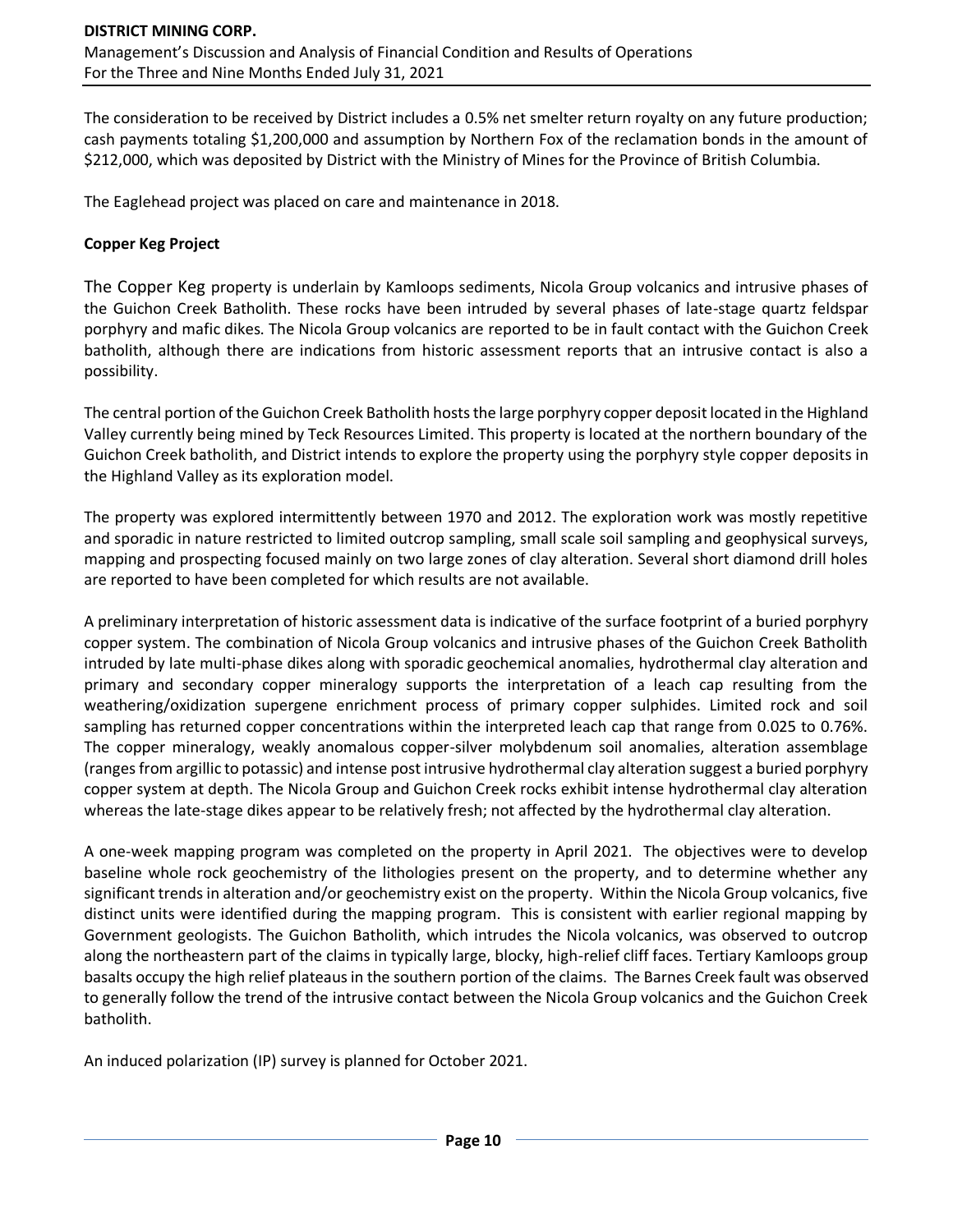#### **Matachewan Gold Project**

The Matachewan Gold project (formerly the Whiskey Jack project) is a joint venture with O3 Mining Inc (formerly Alexandra Minerals) and District Copper Corp. The joint venture is shared on a 50:50 basis with O3 acting as Operator. The project consists of 86 single and boundary cells (1,328 hectares) located in the southwest portion of Cairo Township in the Timiskaming Mining District, Province of Ontario, NTS sheet 41P/15. The project is located approximately 5 kms east of Alamos Gold Inc's Young Davidson gold mine and 1.5 km east of the town of Matachewan. The property is subject to a 3% NSR from production. Upon receipt of payments totalling \$1 million pursuant to the NSR, the NSR payable from production is reduced to 2%.

Due to the lack of expenditures on this project over the past few years and the Company's previous focus on copper exploration, District wrote down the value of the project to \$1. With the change in focus to gold exploration in mid 2018, District is considering proposing an exploration program for 2020 to O3 Mining Inc.

The Matachewan property is located approximately 5 kms east of the Young Davidson Mine. The Young Davidson mine is a mid-tier (180,000 to 190,000 oz's per year - Alamos Gold's 2019 production guidance) underground producing gold mine with proven and probable reserves of 37.9 Mt grading 2.67 g/t gold containing 3.26 million ounces of gold as at December 2018.

The property lies within Matachewan gold district in the southwest portion of the Abitibi Greenstone belt. The Abitibi Greenstone belt hosts the Kirkland-Larder Lake trend along which the Val D'Or, Cadillac, Rouyn-Noranda, Kirkland Lake, and Matachewan gold districts occur. These gold districts are reported to have a combined historic production of 34 million ounces of gold. The Larder Lake-Cadillac Break is interpreted to be the main structural control on gold mineralization in the Young-Davidson deposit and in the Matachewan gold district.

The exploration model for the property is gold bearing sulphide mineralization like the Young Davidson Mine within shear hosted, sub-vertical, silica and carbonate altered structures in mafic volcanics and syenite and dioritic intrusives associated with the Larder Lake-Cadillac Break.

The property is underlain by an assemblage of mafic to ultra-mafic volcanic rocks and numerous porphyritic syenite to quartz diorite intrusives on the eastern portion of the property. A prominent north-south trending diabase dike swarm like that which occurs on the Young Davidson property occur in the center of the project. It is interpreted that the major east-northeast trending deformation zone that crosses the center of the property is a splay fault off the Larder Lake-Cadillac Break structure.

Historical exploration of the property reported gold assays from pyritic chert in proximity to grey porphyritic syenites of 2,500 ppb (2.5g/t) and 5,900 ppb (5.9g/t) over 2 meter intervals from trench 9A and grab samples of 64,800 ppb (64.8g/t), 14,400 ppb (14.4 g/t), 2,380 ppb (2.38g/t) and 940 ppb and 690 ppb from the bedrock around trench 9A (Brisbane 1981).

Exploration completed by District's predecessor company in 2003 consisted of surface sampling, a limited ground geophysical survey and a small diamond drilling program. This work reported gold mineralization in quartz veins in mafic volcanics, weakly pyritic altered volcanics, iron formation, pyritic interflow sediments, green carbonate altered zones and in weakly pyritic syenite intrusive. Two rock chip samples of volcanic breccia are reported to have assayed 1,445ppb (1.45g/t) and 1,090ppb (1.09 g/t) each over a 3m interval. The geophysical survey defined eleven targets within the property that exhibit chargeability, resistivity, and magnetic signatures.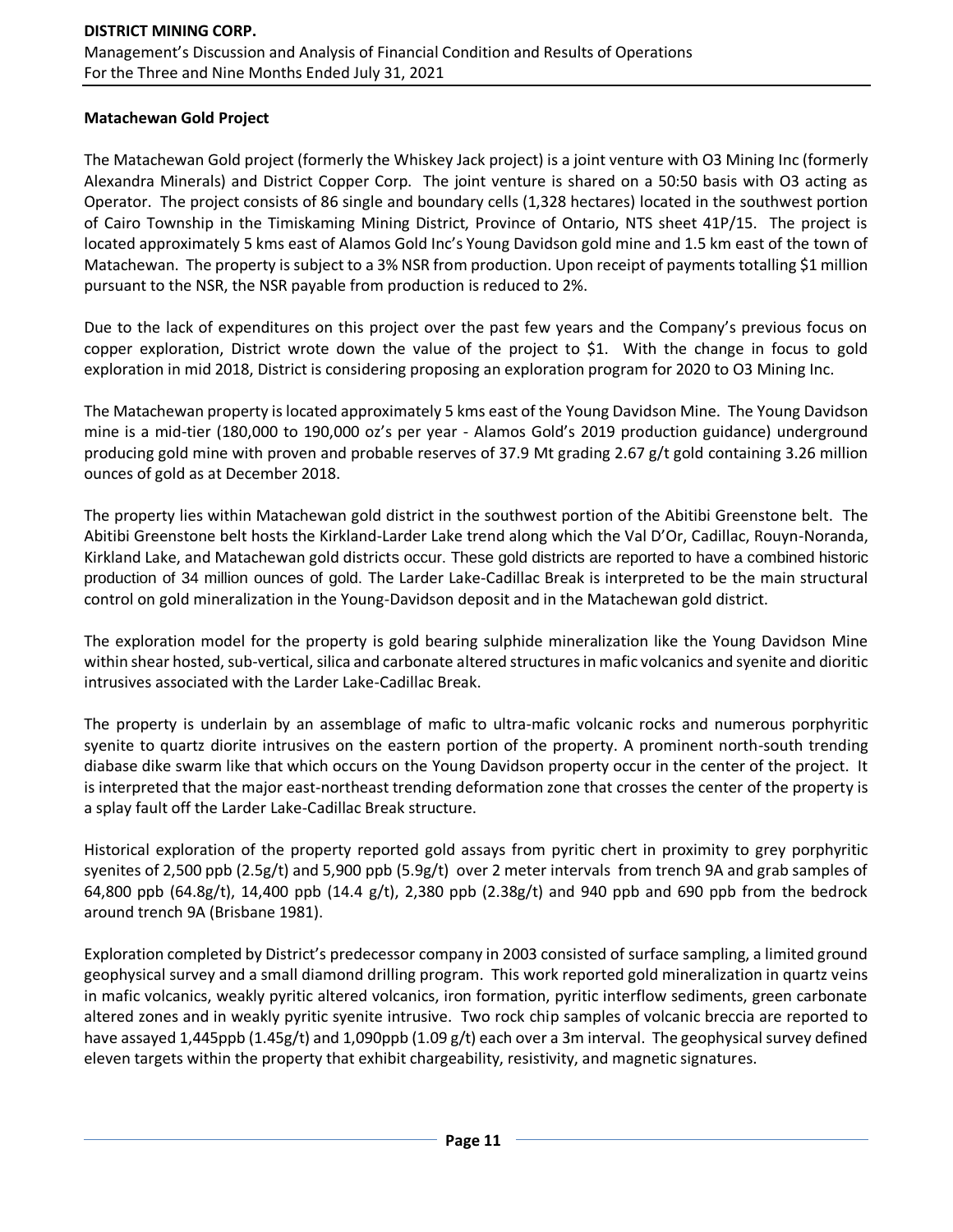The limited diamond drilling program completed in 2008 intersected several intervals of gold mineralization including 2.25 g/t Au over 6m, 4.14 g/t Au over 1.5m, and 5.34 g/t Au over 1.5m. No follow-up drilling of these mineralized intervals has been completed. Unfortunately, most of the technical data generated by the prior trenching and drilling programs is not available for review as is typical with long life projects that have been explored by several exploration companies.

# **5. SUMMARY OF QUARTERLY RESULTS**

The quarterly results are as follows:

|                                      | July 31, 2021<br>3 months ended |         | April 30, 2021<br>3 months ended |            | <b>January 31, 2021</b> | 3 months ended          | October 31, 2020<br>3 months ended |           |
|--------------------------------------|---------------------------------|---------|----------------------------------|------------|-------------------------|-------------------------|------------------------------------|-----------|
| Loss before taxes                    | \$                              | 105,248 | Ś.                               | 111,348    |                         | \$88,742                |                                    | \$105,453 |
| Net loss (gain)                      |                                 | 9,119   |                                  | (262, 419) |                         | 125,546                 |                                    | 259,876   |
| Comprehensive loss (gain)            |                                 | 9,119   |                                  | (262, 419) |                         | 125,546                 |                                    | 259,876   |
| Comprehensive loss (gain) per share, |                                 |         |                                  |            |                         |                         |                                    |           |
| basic and diluted                    |                                 | 0.00    |                                  | (0.00)     |                         | 0.00                    |                                    | 0.00      |
|                                      |                                 |         |                                  |            |                         |                         |                                    |           |
|                                      |                                 |         |                                  |            |                         |                         |                                    |           |
|                                      | July 31, 2020                   |         | April 30, 2020                   |            |                         | <b>January 31, 2020</b> | October 31, 2019                   |           |
|                                      | 3 months ended                  |         | 3 months ended                   |            |                         | 3 months ended          | 3 months ended                     |           |
| Loss before taxes                    | \$                              | 78,087  | \$                               | 76,103     | Ś.                      | 71,191                  |                                    | \$97,655  |
| Net loss                             |                                 | 77,723  |                                  | 71,787     |                         | 17,347                  |                                    | 92,058    |
| Comprehensive loss                   |                                 | 77,723  |                                  | 71,787     |                         | 17,347                  |                                    | 92,058    |
| Comprehensive loss per share,        |                                 |         |                                  |            |                         |                         |                                    |           |

The Company's quarterly operating expenses remained relatively unchanged in Q3 2021 compared to Q2 2021.

# **6. DISCUSSION OF OPERATIONS**

#### **Three Months Ended July 31, 2021 Compared to Three Months Ended July 31, 2020**

For the three months ended July 31, 2021, the Company recorded a comprehensive loss of \$9,119 or \$0.00 per share compared to a comprehensive loss of \$77,723 or \$0.00 per share in the comparable period ended July 31, 2020. The decrease in comprehensive loss is due to the gain on the sale of marketable securities offset by the increase in professional fees.

|                        | <b>Three Months Ended</b><br>July 31, 2021 | <b>Three Months Ended</b><br><b>July 31, 2020</b> | <b>Discussion</b>                                                                                               |
|------------------------|--------------------------------------------|---------------------------------------------------|-----------------------------------------------------------------------------------------------------------------|
| <b>Accretion</b>       | <b>SNil</b>                                | \$473                                             | Accretion decreased as the Company no<br>longer has a decommissioning provision<br>after the sale of Eaglehead. |
| <b>Consulting Fees</b> | \$51,000                                   | \$53,000                                          | Consulting fees remained relatively<br>unchanged.                                                               |
| <b>Office</b>          | \$3,517                                    | \$12,734                                          | Office expenses decreased due to the<br>Company moving offices.                                                 |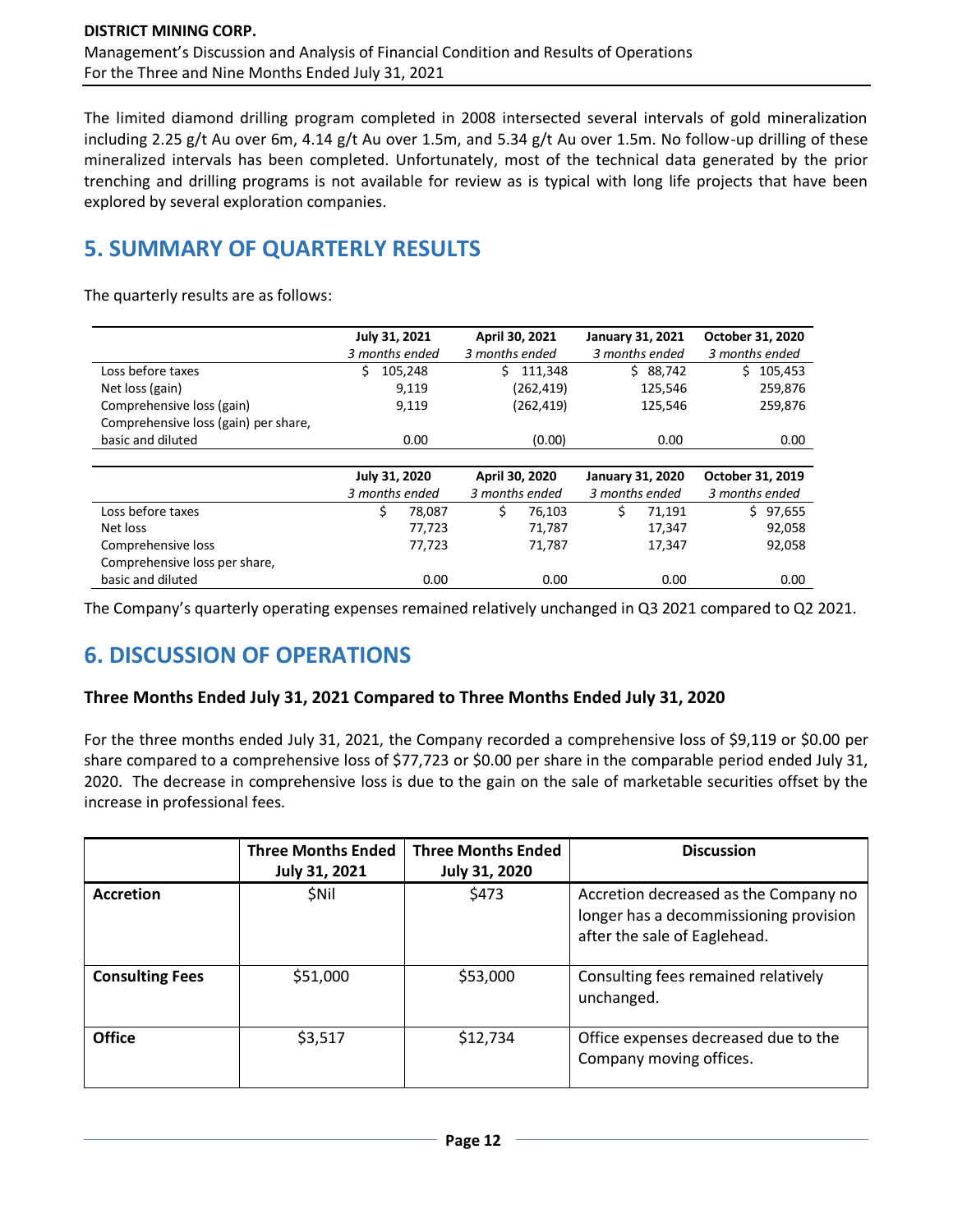#### **DISTRICT MINING CORP.**

Management's Discussion and Analysis of Financial Condition and Results of Operations For the Three and Nine Months Ended July 31, 2021

|                           | <b>Three Months Ended</b> | <b>Three Months Ended</b> | <b>Discussion</b>                          |
|---------------------------|---------------------------|---------------------------|--------------------------------------------|
|                           | July 31, 2021             | July 31, 2020             |                                            |
| <b>Professional Fees</b>  | \$40,064                  | \$8,999                   | Professional fees increased due to the     |
|                           |                           |                           | sale of the Eaglehead property and the     |
|                           |                           |                           | purchase of the Copper Keg property.       |
|                           |                           |                           |                                            |
| Rent                      | \$1,800                   | \$2,250                   | Rent decreased because of the new          |
|                           |                           |                           | office has a lower monthly rent cost.      |
| <b>Shareholder</b>        | \$6,367                   | \$631                     | Shareholder communications increased       |
| <b>Communications</b>     |                           |                           | due to the consolidation of the            |
|                           |                           |                           | Company's shares on a 10:1 ratio.          |
| <b>Transfer Agent and</b> | \$2,500                   | \$Nil                     | Transfer agent fees increased due to the   |
| <b>Regulatory Fees</b>    |                           |                           | consolidation of the Company's shares      |
|                           |                           |                           | on a 10:1 ratio.                           |
|                           |                           |                           |                                            |
| <b>Flow-Through</b>       | <b>\$Nil</b>              | (512)                     | Flow-through premium income                |
| <b>Premium Income</b>     |                           |                           | decreased due to the flow-through          |
|                           |                           |                           | obligation being extinguished in the       |
|                           |                           |                           | fiscal year ended 2020.                    |
|                           |                           |                           |                                            |
| <b>FV Adjustment of</b>   | \$18,375                  | \$Nil                     | The increase in FV adjustment of           |
| <b>Marketable</b>         |                           |                           | marketable securities is due to the K9     |
| <b>Securities</b>         |                           |                           | shares depreciating in value during Q3     |
|                           |                           |                           | 2021.                                      |
| Gain on Sale of           | ( \$114, 390)             | \$Nil                     | The increase in the gain of marketable     |
| <b>Marketable</b>         |                           |                           | securities is due to the Company selling   |
| <b>Securities</b>         |                           |                           | K9 shares in Q3 2021.                      |
|                           |                           |                           |                                            |
| Gain on the Sale of       | ( \$358, 213)             | \$Nil                     | The gain is due to the finalization of the |
| the Eaglehead             |                           |                           | sale of the Eaglehead property in Q2       |
| Property                  |                           |                           | 2021.                                      |
|                           |                           |                           |                                            |
| <b>Interest Income</b>    | (5114)                    | (5352)                    | Interest income remained relatively        |
|                           |                           |                           | unchanged.                                 |
|                           |                           |                           |                                            |

#### **Nine Months Ended July 31, 2021 Compared to Nine Months Ended July 31, 2020**

For the nine months ended July 31, 2021, the Company recorded a comprehensive gain of \$127,754 or \$0.00 per share compared to a comprehensive loss of \$89,135 or \$0.00 per share in the comparable period ended July 31, 2020. The decrease in comprehensive loss is due to the increase in professional fees, offset by the gain from the sale of the Eaglehead property in Q2 2021.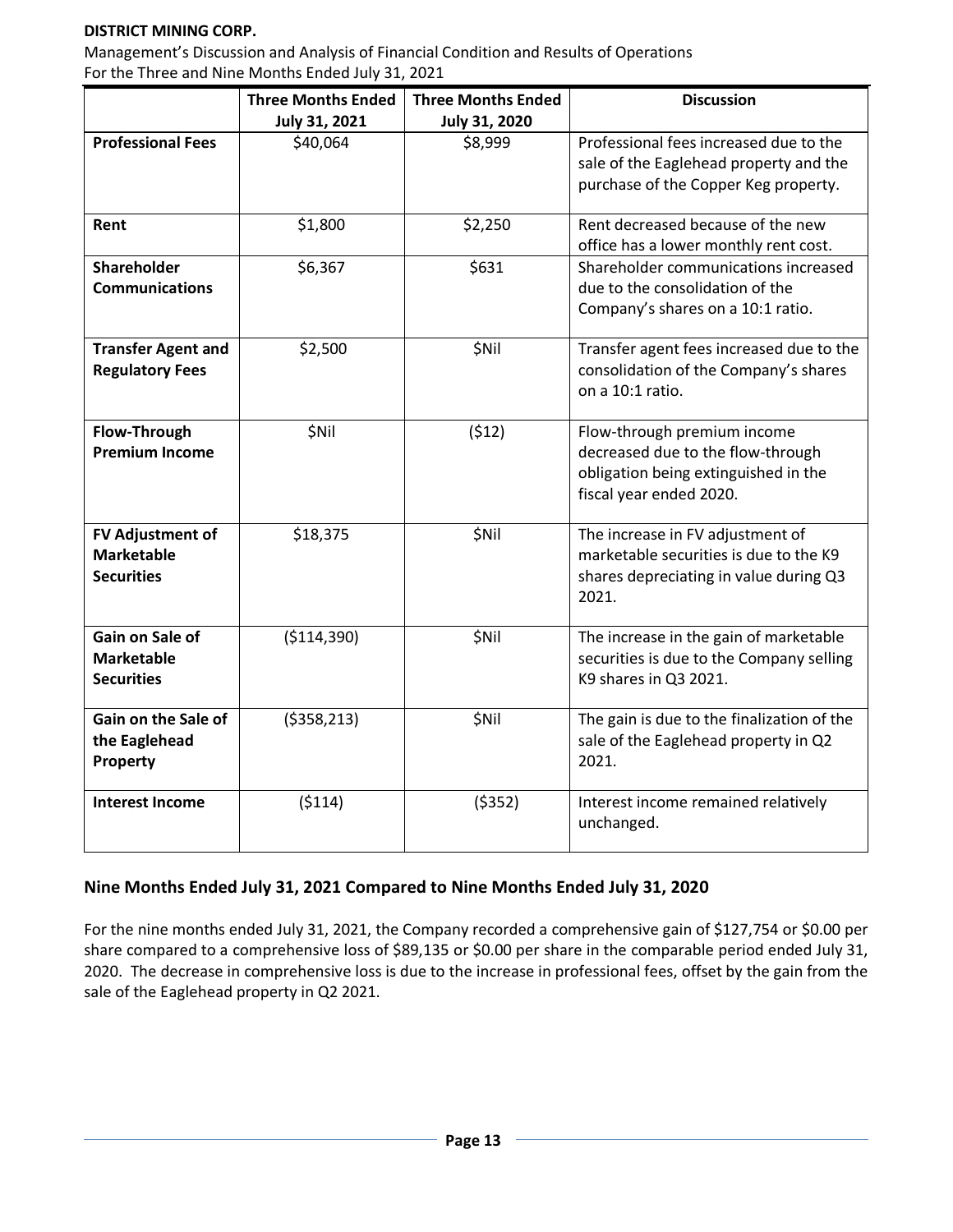#### **DISTRICT MINING CORP.**

Management's Discussion and Analysis of Financial Condition and Results of Operations For the Three and Nine Months Ended July 31, 2021

|                                                            | <b>Nine Months Ended</b> | <b>Nine Months Ended</b> | <b>Discussion</b>                                                                                                                   |
|------------------------------------------------------------|--------------------------|--------------------------|-------------------------------------------------------------------------------------------------------------------------------------|
|                                                            | July 31, 2021            | <b>July 31, 2020</b>     |                                                                                                                                     |
| <b>Accretion</b>                                           | \$473                    | \$1,418                  | Accretion decreased as the Company no<br>longer has a decommissioning provision<br>after the sale of Eaglehead.                     |
| <b>Consulting Fees</b>                                     | \$153,000                | \$155,500                | Consulting fees remained relatively<br>unchanged.                                                                                   |
| <b>Director Fees</b>                                       | \$Nil                    | \$6,500                  | Directors' fees decreased due to the<br>resignation of two directors at the<br>beginning of Q2 2020.                                |
| <b>Office</b>                                              | \$15,385                 | \$20,655                 | Office expenses decreased due to the<br>Company moving offices.                                                                     |
| <b>Professional Fees</b>                                   | \$100,432                | \$16,787                 | Professional fees increased due to the<br>sale of the Eaglehead property and the<br>purchase of the Copper Keg property.            |
| Rent                                                       | \$3,900                  | \$6,750                  | Rent decreased because of the new<br>office has a lower monthly rent cost.                                                          |
| Shareholder<br><b>Communications</b>                       | \$19,797                 | \$9,748                  | Shareholder communications increased<br>due to the consolidation of the<br>Company's shares on a 10:1 ratio.                        |
| <b>Transfer Agent and</b><br><b>Regulatory Fees</b>        | \$11,879                 | \$8,024                  | Transfer agent fees increased due to the<br>consolidation of the Company's shares<br>on a 10:1 ratio.                               |
| Flow-Through<br><b>Premium Income</b>                      | \$Nil                    | ( \$10,514)              | Flow-through premium income<br>decreased due to the flow-through<br>obligation being extinguished in the<br>fiscal year ended 2020. |
| FV Adjustment of<br><b>Marketable</b><br><b>Securities</b> | \$40,875                 | \$Nil                    | The decrease in FV adjustment of<br>marketable securities is due to the K9<br>shares depreciating in value during Q1-<br>Q3 2021.   |
| Gain on Sale of<br><b>Marketable</b><br><b>Securities</b>  | ( \$114, 390)            | \$Nil                    | The increase in the gain of marketable<br>securities is due to the Company selling<br>K9 shares in Q3 2021.                         |
| Gain on the Sale of<br>the Eaglehead<br>Property           | ( \$358, 213)            | \$Nil                    | The gain is due to the finalization of the<br>sale of the Eaglehead property in Q2<br>2021.                                         |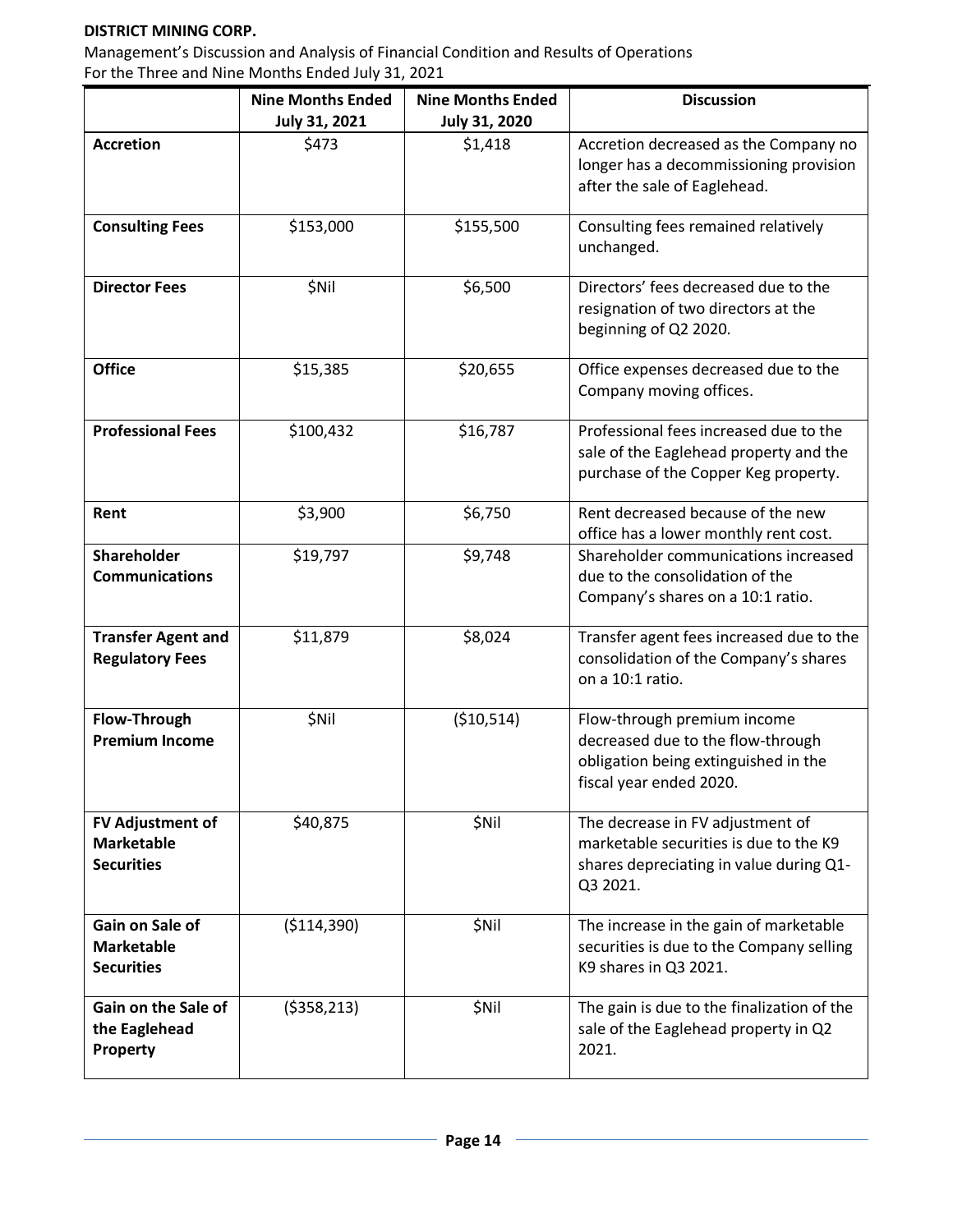#### **DISTRICT MINING CORP.**

Management's Discussion and Analysis of Financial Condition and Results of Operations For the Three and Nine Months Ended July 31, 2021

|                                                             | <b>Nine Months Ended</b> | <b>Nine Months Ended</b> | <b>Discussion</b>                                                                                   |
|-------------------------------------------------------------|--------------------------|--------------------------|-----------------------------------------------------------------------------------------------------|
|                                                             | July 31, 2021            | <b>July 31, 2020</b>     |                                                                                                     |
| <b>Interest Income</b>                                      | (\$892)                  | (51, 384)                | Interest income remained relatively<br>unchanged.                                                   |
| <b>Recovery of</b><br><b>Exploration</b><br><b>Expenses</b> | <b>SNII</b>              | \$(46, 626)              | The decrease of the recovery of<br>exploration expenses was due to the<br>BCMETC refund in Q1 2020. |

# **7. LIQUIDITY AND CAPITAL RESOURCES**

#### **Liquidity**

As an exploration company, District has no regular cash in-flow from operations, and the level of operations is principally a function of availability of capital resources. To date, the principal source of funding has been equity financing.

As at July 31, 2021, the Company had a cash balance of \$328,497 (October 31, 2020 - \$26,799). For the foreseeable future, the Company will continue to seek capital through the issuance of equity, strategic alliances or joint ventures and debt.

Major expenditures are required to establish mineral reserves, to develop metallurgical processes and to construct mining and processing facilities at a site. The recoverability of valuations assigned to exploration and development mineral properties are dependent upon the discovery of economically recoverable reserves, the ability to obtain necessary financing to complete exploration, development and future profitable production or proceeds from disposition of mineral assets.

Management reviews the carrying value of the Company's interest in each property and where necessary, exploration and evaluation mineral properties are written down to their estimated recoverable amount or written off.

Although management has made its best estimate of these factors, it is reasonably possible that certain events could adversely affect management's estimates of recoverable amounts and the need for, as well as the amount of, provision for impairment in the carrying value of exploration properties and related assets.

Many factors influence the Company's ability to raise funds, and there is no assurance that the Company will be successful in obtaining adequate financing and at favorable terms for these or other purposes including general working capital purposes. District's audited annual financial statements have been prepared on a going concern basis, which contemplates the realization of assets and settlement of liabilities in the normal course of business for the foreseeable future. Realization values may be substantially different from carrying values, as shown, and these financial statements do not give effect to the adjustment that would be necessary to the carrying values and classifications of assets and liabilities should District be unable to continue as a going concern.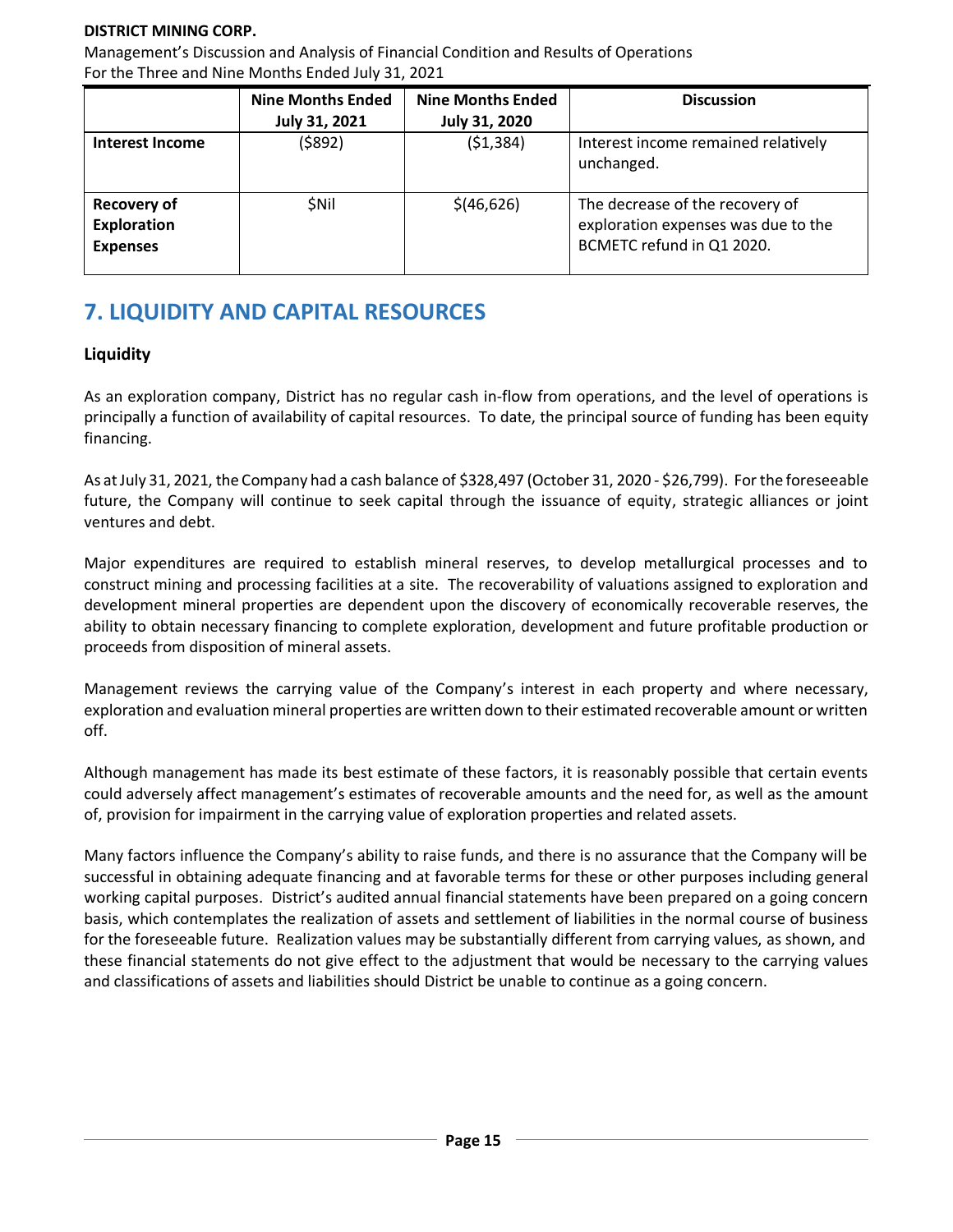#### **Working Capital**

As at July 31, 2021, District had a working capital of \$199,704 (October 31, 2020 – (\$21,018)). The working capital increased for the nine months ended July 31, 2021 compared to the year ended October 31, 2020 as a result of the first tranche payment for the purchase of the Eaglehead property, the refund of the reclamation deposits and the JEAP refund for the Stony Lake property, offset by general operational costs.

The Company manages its working capital by tightly controlling its operational and property spending. The Company's continuance as a going concern is dependent upon its ability to obtain adequate financing necessary to fund future exploration and development. It is not possible to predict whether future financing efforts will be successful or whether financing on favorable terms will be available.

The Company has no capital lease obligations, operating or any other long-term obligations, other than its monthly office rent of \$600.

#### **Cash Flow Highlights**

|                                       | <b>Nine Months Ended</b> |               |  |  |  |
|---------------------------------------|--------------------------|---------------|--|--|--|
|                                       | <b>July 31, 2021</b>     | July 31, 2020 |  |  |  |
| Cash used in operating activities     | (291, 632)               | (108, 299)    |  |  |  |
| Cash provided by investing activities | 464,830                  | 90,412        |  |  |  |
| Cash provided by financing activities |                          |               |  |  |  |
| Decrease in cash for the period       | 301,698                  | (17, 887)     |  |  |  |
| Cash, beginning of year               | 26,799                   | 50,184        |  |  |  |
| <b>Cash, End of Period</b>            | 328,497                  | 32,297        |  |  |  |

#### **Capital Risk Management**

District Copper's capital structure consists of common shares, stock options and warrants. The Company manages its capital structure and adjusts it, based on available funds, to support the acquisition and exploration of mineral properties. The Board does not establish quantitative returns on capital criteria for management.

The properties in which District currently has an interest are in the exploration stage. As such, the Company is dependent on external financing to fund its activities. To carry out and pay for planned exploration and development, along with operating administrative costs, the Company will fund such costs out of anticipated future working capital predicated upon additional amounts being raised.

Management reviews its capital management approach on an ongoing basis and believes that this approach, given the relative size of the Company, is reasonable. There were no changes in the Company's approach to capital management during the nine months ended July 31, 2021. The Company's invests its surplus cash in highly liquid short-term interest-bearing investments with maturities of three months or less from the original date of acquisition, all held with major Canadian financial institutions.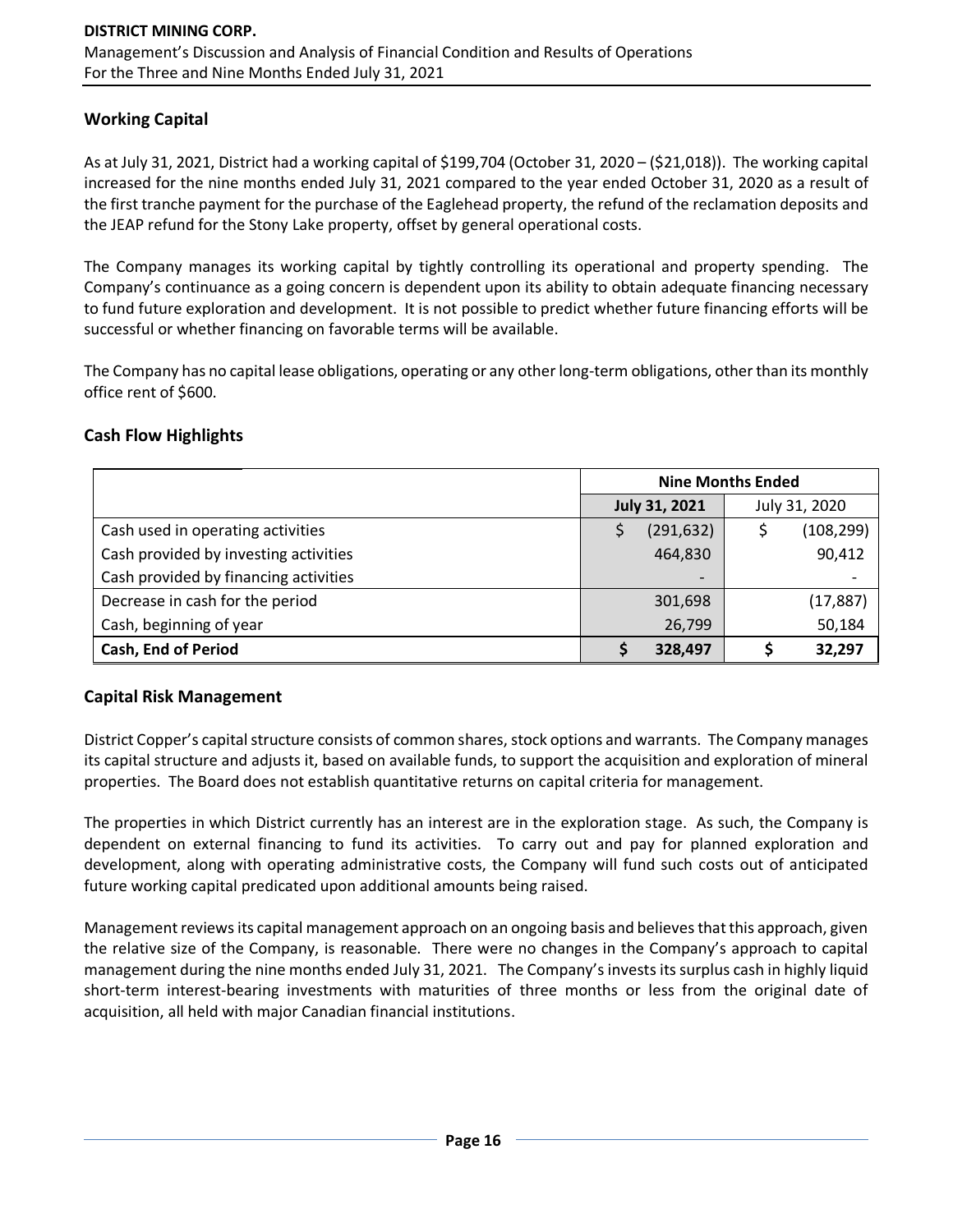# **8. RELATED PARTY TRANSACTIONS**

Key management personnel are the persons responsible for the planning, directing and controlling of the Company's activities, and include executive directors, as well as entities controlled by such persons.

At July 31, 2021, included in accounts payable and accrued liabilities is \$54,000 (October 31, 2020 – \$81,875) owing to a company controlled by a director, \$4,725 (October 31, 2020 – \$23,625) owing to a company controlled by an officer, \$Nil (October 31, 2020 - \$2,100) owing to a director of the Company, and \$41,660 (October 31, 2019 - \$41,660) owing to Copper Fox.

For the nine months ended July 31, 2021 and 2020, the Company incurred the following expenditures for key management personnel and the companies that are directly controlled by them.

|                                      | As at July 31, 2021 | As at October 31, 2020   |
|--------------------------------------|---------------------|--------------------------|
| Statement of Financial Position Item |                     |                          |
| Exploration and evaluation assets    | 4.410               | $\overline{\phantom{0}}$ |
| Total                                | 4.410               | $\overline{\phantom{0}}$ |

|                                      | <b>Nine Months Ended</b><br>July 31, 2021 | Nine Months Ended<br>July 31, 2020 |         |  |  |
|--------------------------------------|-------------------------------------------|------------------------------------|---------|--|--|
| <b>Statement of Operations Items</b> |                                           |                                    |         |  |  |
| Consulting fees                      | 153,000                                   |                                    | 155,500 |  |  |
| Director fees                        | $\qquad \qquad$                           |                                    | 5,000   |  |  |
| Total                                | 153,000                                   |                                    | 160,500 |  |  |

## **9. FINANCIAL INSTRUMENTS AND RISKS MANAGEMENT DISCLOSURES**

Fair Value

The estimated fair value of accounts payables approximates their carrying value due to the immediate or relatively short period to maturity. Cash and marketable securities are measured at fair value using Level 1 inputs.

The Company utilizes a fair value hierarchy that prioritizes the inputs to valuation techniques used to measure fair value as follows:

*Level 1* - Unadjusted quoted prices at the measurement date for identical assets or liabilities in active markets;

*Level 2* - Inputs other than quoted prices that are observable for the asset or liability either directly (i.e., as prices) or indirectly (i.e., derived from prices); and

*Level 3* - Significant unobservable (no market data available) inputs which are supported by little or no market activity.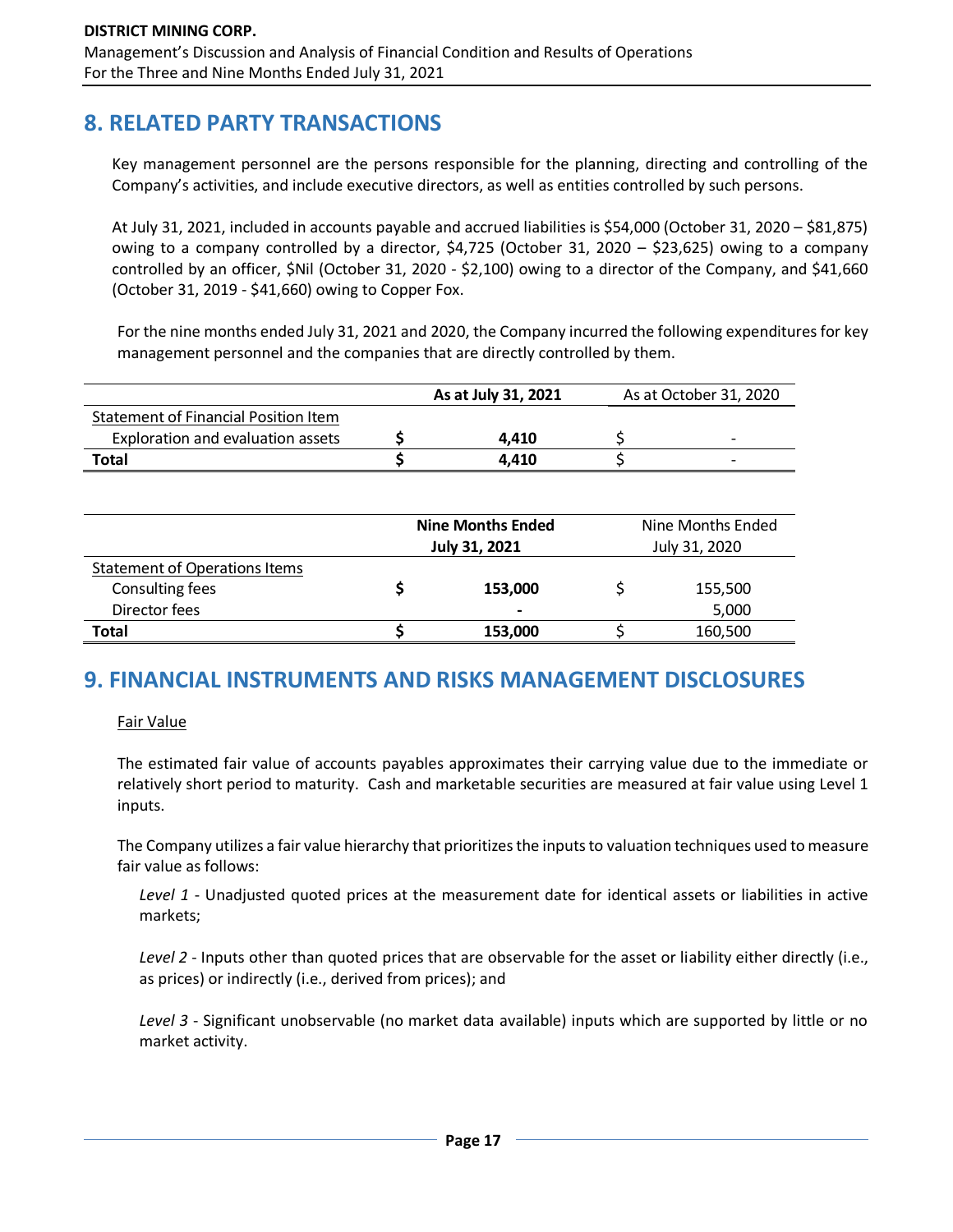#### Risk Management

Risk management is carried out by the Company's management team with guidance from the Board of Directors. The Company's risk exposures and their impact on the Company's financial instruments are as follows:

#### a) Credit Risk

The Company does not currently generate any revenues from sales to customers nor does it hold derivative type instruments that would require a counterparty to fulfill a contractual obligation. The Company does not have any asset-backed commercial instruments. Financial instruments that potentially subject the Company to concentrations of credit risks consist principally of cash and short-term investments. To minimize the credit risk the Company places cash with the high credit quality financial institutions. The Company considers its exposure to credit risk to be insignificant.

#### b) Liquidity Risk

Liquidity risk is the risk that the Company cannot meet its financial obligations. The Company manages liquidity risk and requirements by maintaining sufficient cash balances and or through additional financings to ensure that there is enough capital in order to meet short term obligations. As at July 31, 2021, the Company has cash totaling \$328,497 (October 31, 2020 - \$26,799) and accounts payable and accrued liabilities of \$156,918 (October 31, 2020 - \$249,243) which have contractual maturities of 30 days or less. The Company will require additional sources of equity, joint venture partnership or debt financing to fund ongoing operations and the exploration and development of its mineral properties.

If the Company is not able to obtain adequate additional funding to continue as a going concern, material adjustments would be required to both the carrying value and classification of assets and liabilities on the statement of financial position. It is not possible to predict, due to many external factors including commodity prices and equity market conditions, as to whether future financing will be successful or available at all.

#### c) Market Risk

#### *i) Interest Rate Risk*

The Company manages its interest rate risk by obtaining commercial deposit interest rates available in the market by the major Canadian financial institutions on its cash and investments.

#### *ii) Foreign Exchange Risk*

The Company's functional currency and the reporting currency is the Canadian dollar. Periodically the Company incurs charges on its operations for settlement in currencies other than its functional currency and any gain or loss arising on such transactions is recorded in operations for the year.

The Company does not participate in any hedging activities to mitigate any gains or losses which may arise because of exchange rate changes.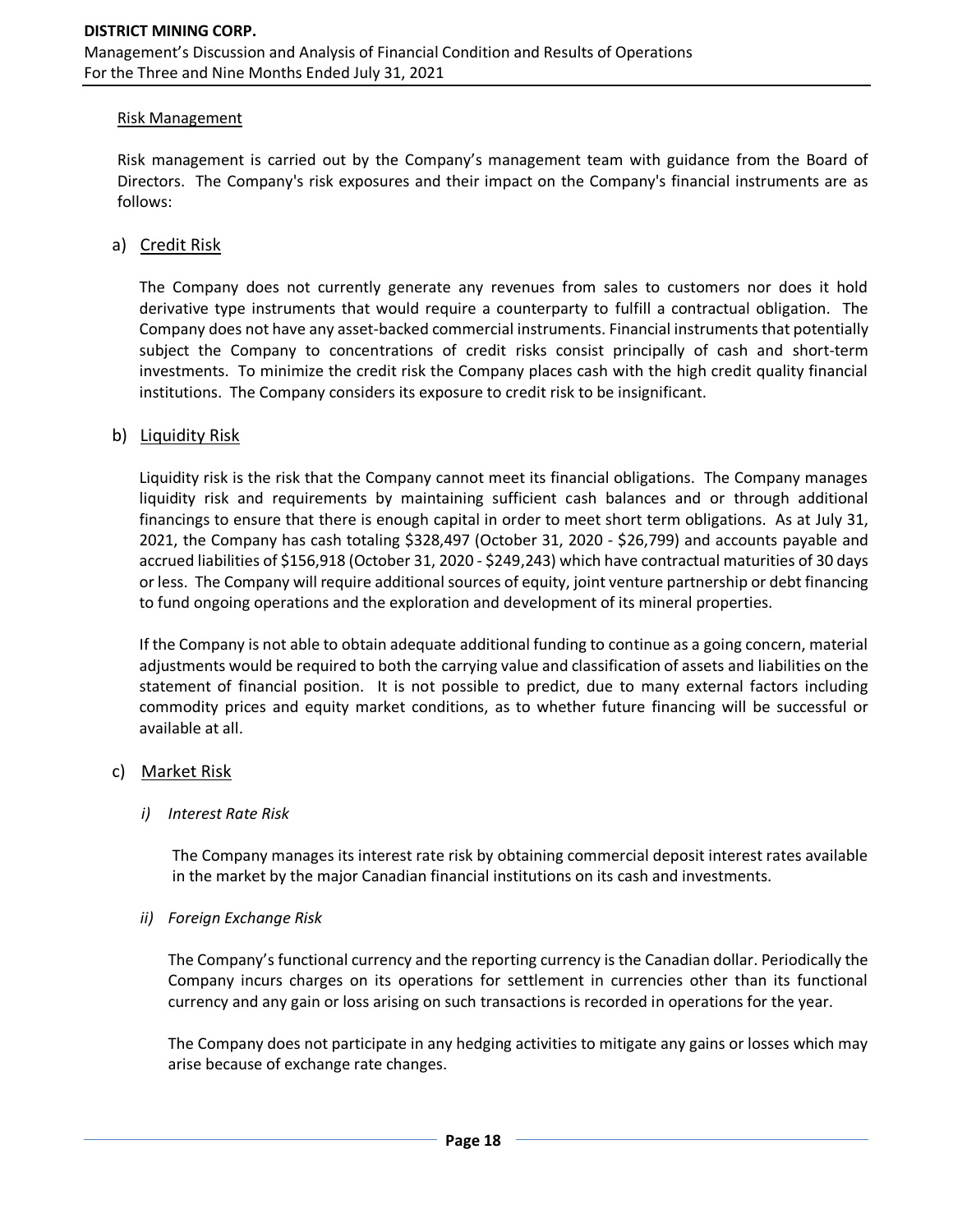As at July 31, 2021, the Company held no financial assets or liabilities which were denominated in currencies other than the Canadian dollar.

*iii) Commodity Price Risk*

The Company is exposed to price risk with respect to commodity and equity prices. Equity price risk is defined as the potential adverse impact on the Company's earnings due to movements in individual equity prices or general movements in the level of the stock market. Commodity price risk is defined as the potential adverse impact on earnings and economic value due to commodity price movements and volatilities. To mitigate price risk, the Company closely monitors commodity prices of precious metals, individual equity movements, and the stock market to determine the appropriate course of action to be taken by the Company.

## **10. RISKS AND UNCERTAINTIES**

A discussion of the risks and uncertainties that District faces can be found in the Company's audited annual financial statements for the year ended October 31, 2020 (available under District Copper's SEDAR profile at [www.sedar.com\)](http://www.sedar.com/). Furthermore, additional risks and uncertainties not presently known to the Company or that the Company currently considers immaterial may also impair its business operations in the future.

# **11. PROPOSED TRANSACTIONS**

There are no proposed transactions for the nine months ended July 31, 2021.

# **12. DISCLOSURE OF OUTSTANDING SHARE DATA**

#### **Common Shares**

a) Authorized

An unlimited number of common shares without par value.

b) Issued and Outstanding

On March 26, 2021. The Company issued 2,500,000 shares at a value of \$75,000 for the initial payment of the Copper Keg property .

Effective July 19, 2021, the Company's shares were consolidated on a 10:1 ratio, bringing the number of shares outstanding from 139,441,618 to 13,944,162.

There were no shares issued during the year ended October 31, 2020.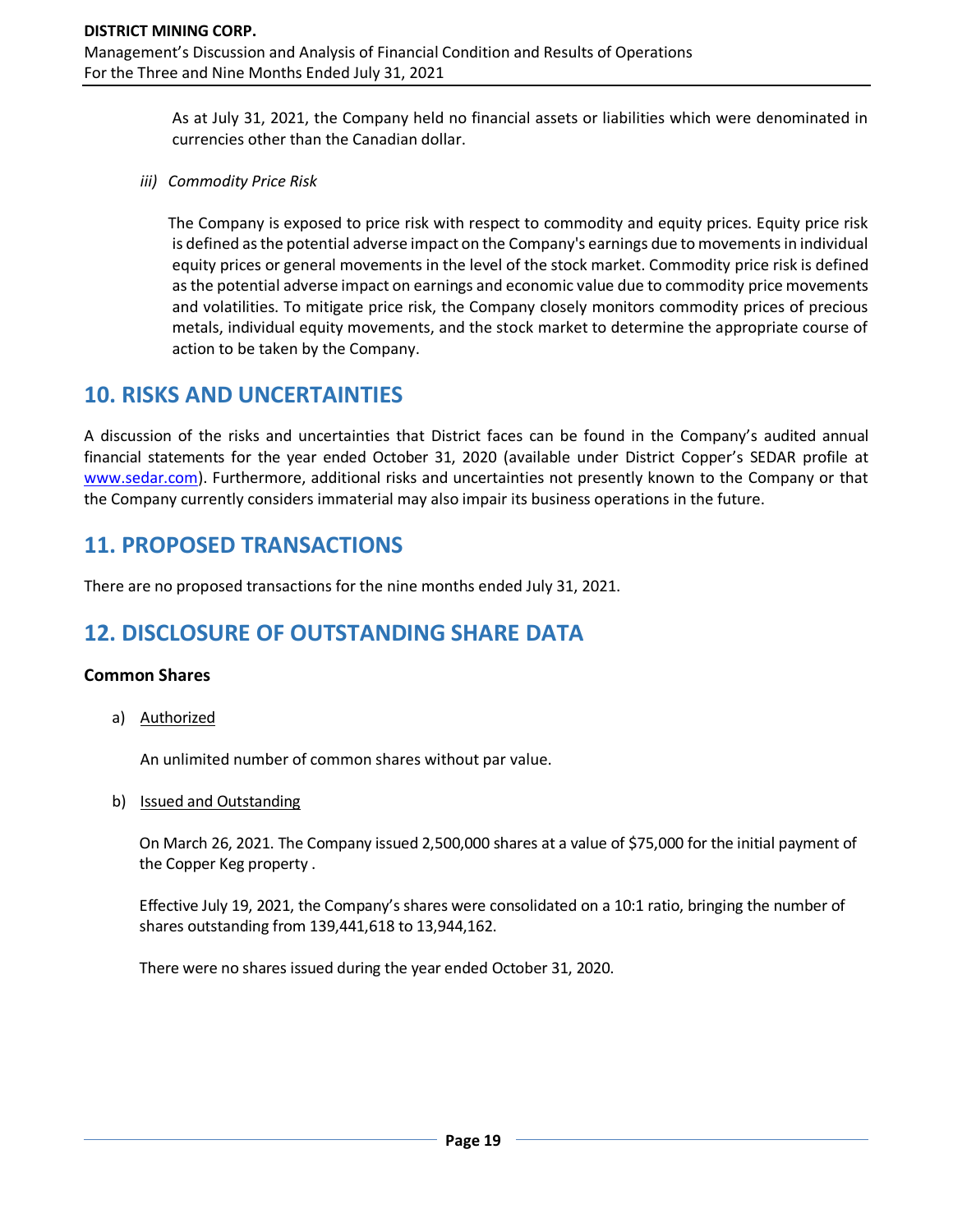#### c) Warrants

A summary of changes in share purchase warrants for the nine months ended July 31, 2021 and the year ended October 31, 2020 are as follows:

|                                    | <b>September 29, 2021</b> |                            |                          | October 31, 2020 |          |          |
|------------------------------------|---------------------------|----------------------------|--------------------------|------------------|----------|----------|
|                                    | Weighted                  |                            |                          |                  |          | Weighted |
|                                    | Number of                 | Average<br><b>Exercise</b> |                          | Number of        |          | Average  |
|                                    | <b>Warrants</b>           |                            |                          | Warrants         | Exercise |          |
|                                    | <b>Outstanding</b>        | <b>Price</b>               |                          | Outstanding      | Price    |          |
|                                    |                           |                            |                          |                  |          |          |
| Balance, Beginning of Year         | $\blacksquare$            | \$                         | $\blacksquare$           | 28,252,942       |          | 0.10     |
| Expired                            | $\overline{\phantom{a}}$  |                            | $\overline{\phantom{a}}$ | (28, 252, 942)   |          | 0.10     |
| <b>Balance, End of Period/Year</b> | $\blacksquare$            | S                          | $\overline{\phantom{a}}$ |                  |          | 0.10     |

As at September 29, 2021, there were no share purchase warrants outstanding or exercisable.

On March 29, 2020, 18,750,000 warrants expired. On October 12, 2020, 352,942 warrants expired. On August 8, 2020, 9,150,000 warrants expired.

As at September 29, 2021, the weighted average remaining contractual life of the share purchase warrants was Nil years (October 31, 2019 – 0.532 years) and the weighted average exercise price was \$Nil (October 31, 2019 - \$0.100).

# **13. OFF-BALANCE SHEET ARRANGEMENTS**

During the nine months ended July 31, 2021, the Company was not party to any off-balance-sheet arrangements that have, or are reasonably likely to have, a current or future effect on the results of operations, financial condition, revenues or expenses, liquidity, capital expenditures or capital resources of the Company.

## **14. CHANGES IN ACCOUNTING STANDARDS**

There were no new accounting standards adopted by the Company for the nine months ended July 31, 2021.

## **15. CRITICAL ACCOUNTING ESTIMATES**

The preparation of these financial statements in conformity with IFRS requires management to make judgements, estimates and assumptions which affect the reported amounts of assets and liabilities and the disclosure of contingent assets and liabilities at the date of the financial statements and revenues and expenses for the periods reported. The Company bases its estimates and assumptions on current and various other factors that it believes to be reasonable under the circumstances. Management believes the estimates are reasonable; however, actual results could differ from those estimates and could impact future results of operations and cash flows.

The areas which require management to make significant estimates and assumptions in determining carrying values include, but are not limited to: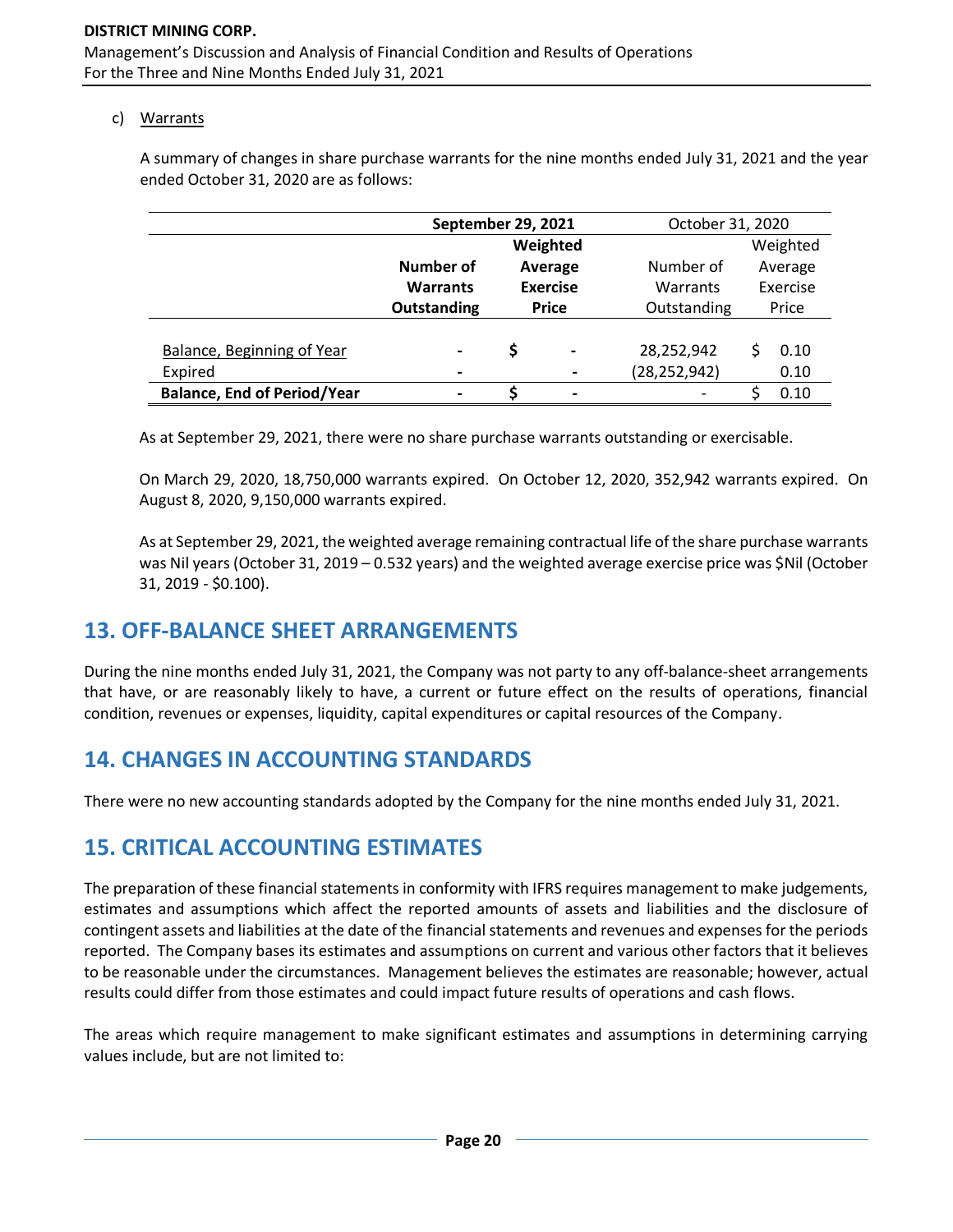#### **Exploration and Evaluation Expenditures**

The application of the Company's accounting policy for exploration and evaluation expenditure requires judgment in determining whether it is likely that future economic benefits will flow to the Company, which may be based on assumptions about future events or circumstances. Estimates and assumptions made may change if new information becomes available. If, after expenditure is capitalized, information becomes available suggesting that the recovery of expenditure is unlikely, the amount capitalized is impaired in the Statement of Operations and Comprehensive Loss during the period the new information becomes available.

#### **Depreciation**

Significant judgment is involved in the determination of useful life and residual values for the computation of depreciation and no assurance can be given that actual useful lives and residual values will not differ significantly from current assumptions.

#### **Impairment**

The carrying value of property and equipment is reviewed each reporting period to determine whether there is any indication of impairment. If the carrying amount of an asset exceeds its recoverable amount, the asset is impaired, and an impairment loss is recognized in the statement of operations and comprehensive loss. The assessment of fair values, including those of the cash generating units (the smallest identifiable group of assets that generates cash inflows that are largely independent of the cash inflow from other assets or groups of assets) ("**CGUs**") for purposes of testing goodwill, require the use of estimates and assumptions for recoverable production, long-term commodity prices, discount rates, foreign exchange rates, future capital requirements and operating performance. Changes in any of the assumptions or estimates used in determining the fair value of goodwill or other assets could impact the impairment analysis.

#### **Site Closure and Decommissioning Provisions**

The Company assesses its mineral property's decommissioning provision at each reporting date or when new material information becomes available. Exploration, development and mining activities are subject to various laws and regulations governing the protection of the environment. In general, these laws and regulations are continually changing, and the Company has made, and intends to make in the future, expenditures to comply with such laws and regulations. Accounting for decommissioning obligations requires management to make estimates of the future costs that the Company will incur to complete the reclamation work required to comply with existing laws and regulations at each location. Actual costs incurred may differ from those amounts estimated.

Also, future changes to environmental laws and regulations could increase the extent of reclamation and remediation work required to be performed by the Company. Increases in future costs could materially impact the amounts charged to operations for reclamation and remediation. The provision represents management's best estimate of the present value of the future decommissioning obligation. The actual future expenditures may differ from the amounts currently provided.